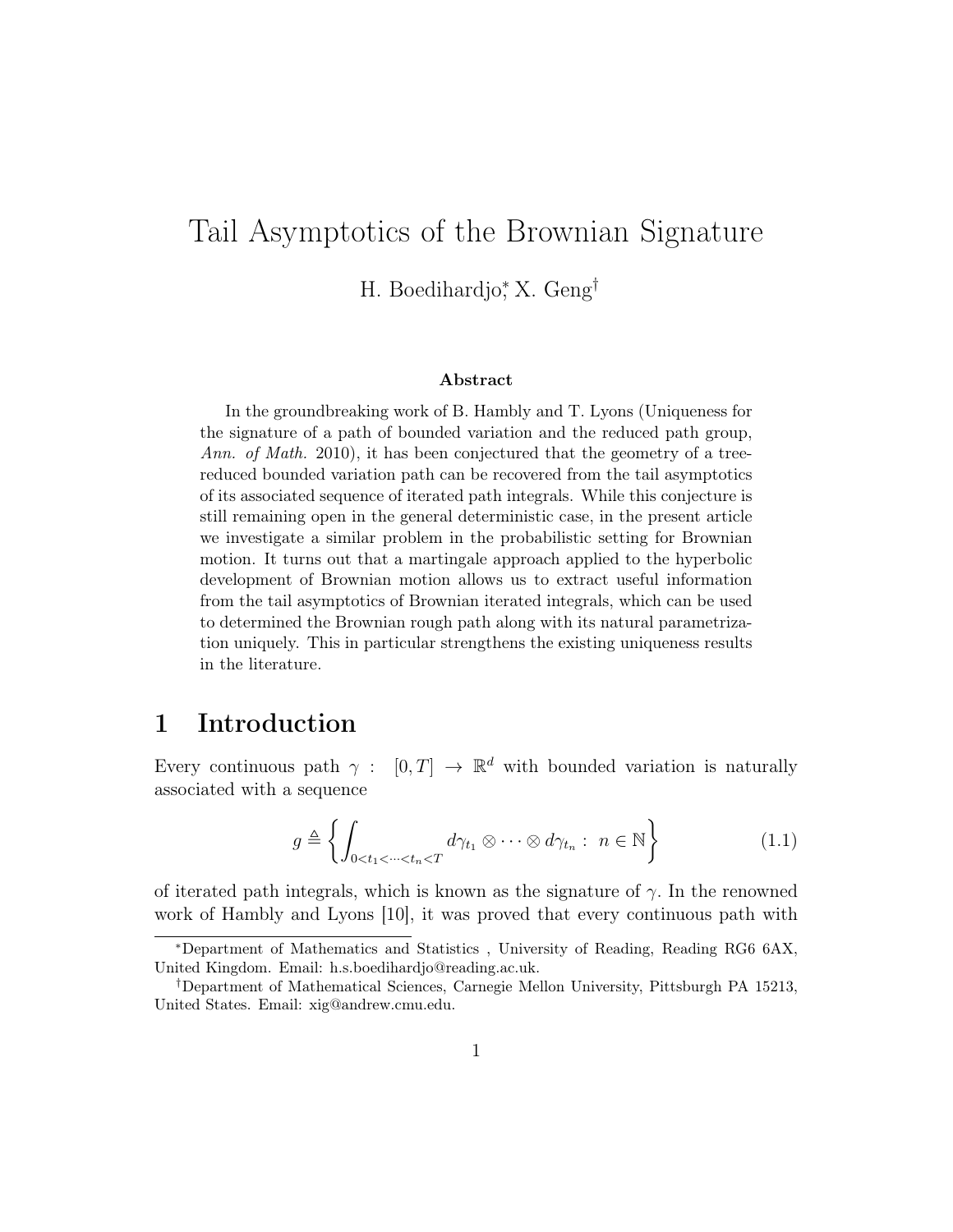bounded variation is uniquely determined by its signature up to a tree-like equivalence. This result was extended to the general rough path case in [3].

On the one hand, from the uniqueness results, it is seen that every tree-like equivalence class contains a unique representative path  $\gamma$  with given signature q, which does not contain any tree-like pieces. This representative path is called the tree-reduced path. On the other hand, from the algebraic shuffle product structure of signatures, every finite degree component of a signature element g can be recovered from looking at the component of  $q$  at degree "infinite" (i.e. the tail of  $g$ ). Therefore, it is natural and reasonable to expect that some intrinsic geometric properties associated with a tree-reduced rough path can be explicitly recovered from the tail behavior of its signature.

In the bounded variation case, it was proved that the length of a path  $\gamma$  can be recovered from the tail asymptotics of its signature  $q$  in the following way:

$$
\|\gamma\|_{1-\text{var}} = \lim_{n \to \infty} (n! \|g_n\|_{\text{proj}})^{\frac{1}{n}}, \qquad (1.2)
$$

provided that  $\gamma \in C^1$  when parametrized by unit speed and the modulus of continuity  $\delta_{\gamma'}$  for  $\gamma'$  satisfies  $\delta_{\gamma'}(\varepsilon) = o(\varepsilon^{3/4})$  as  $\varepsilon \downarrow 0$ . Here  $g_n$  is the homogeneous component in degree n of the signature q and the tensor norm is the projective norm induced by the Euclidean norm on  $\mathbb{R}^d$ . The same result can also be proved for piecewise linear paths and monotonely increasing paths. It has been conjectured that the same result should hold for all tree-reduced continuous path with bounded variation. However, very little progress has been made towards a complete solution.

For an arbitrary continuous path with bounded variation, one can easily see that

$$
||g_n||_{\text{proj}} \leqslant \frac{||\gamma||_{1-\text{var}}^n}{n!}, \quad \forall n \in \mathbb{N}.
$$

So the length conjecture (1.2) is about establishing a matching lower bound. If proved to be true in general, it will indicate that for a tree-reduced path, the signature components decay in an exact factorial rate. The original idea of Hambly and Lyons for proving (1.2) in the C<sup>1</sup>-case is to look at the lifting  $X^{\lambda}$  of  $\lambda \cdot \gamma$ (rescaling  $\gamma$  by a large constant  $\lambda$ ) to the hyperbolic manifold of constant curvature −1 (the hyperbolic development). It turns out that when  $\lambda \to \infty$ ,  $X^{\lambda}$  becomes more and more like a hyperbolic geodesic in the sense that the hyperbolic distance between the two endpoints of  $X^{\lambda}$  is asymptotically comparable to its hyperbolic length. As a simple consequence of the nature of hyperbolic development, the first quantity is related to the signature of  $\gamma$  is a fairly explicit way, while the second quantity is the same as the original length. In this way, one sees a lower bound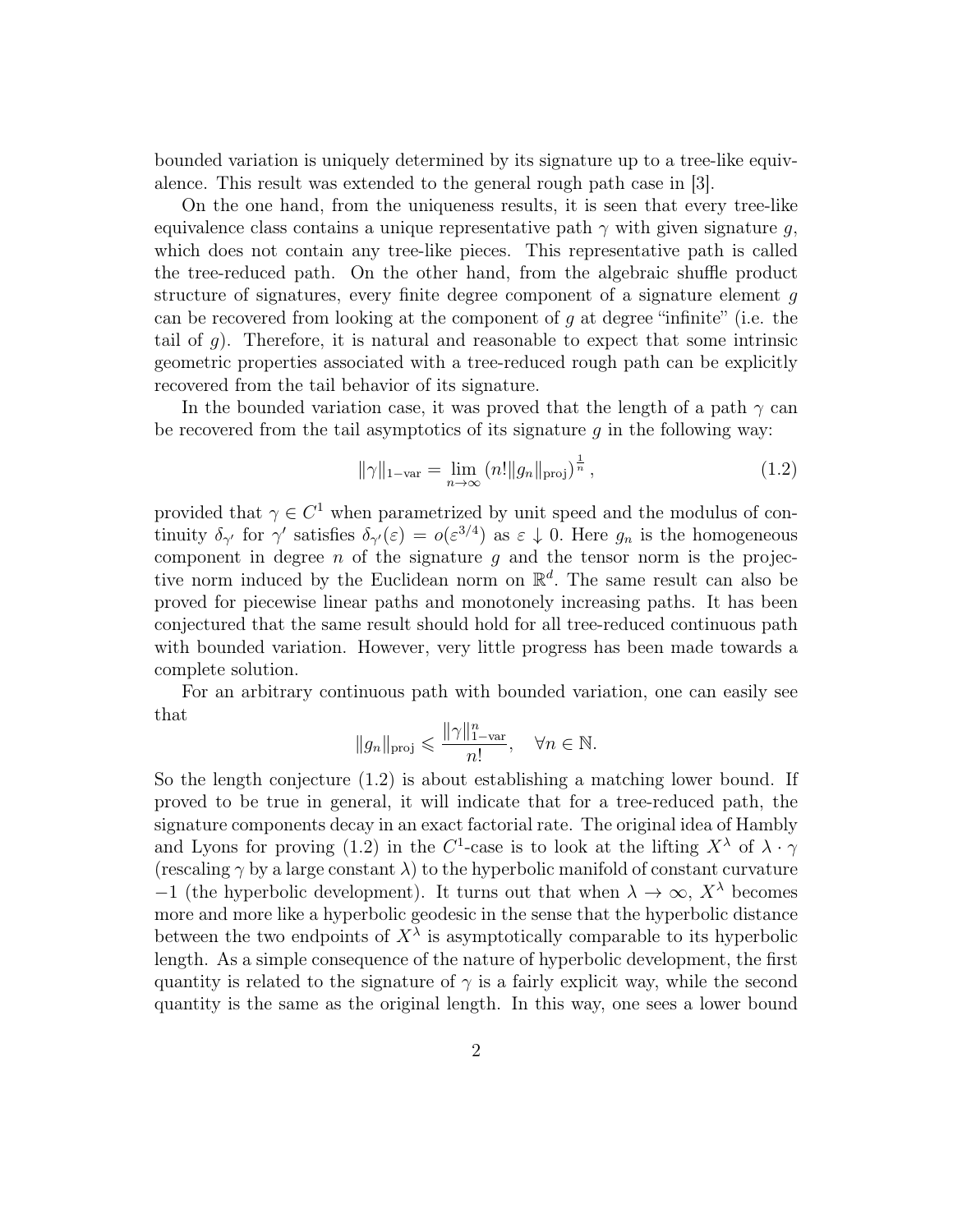for the signature in terms of the length. It seems to us that in the deterministic setting, the technique of hyperbolic development is essentially a  $C<sup>1</sup>$ -technique which requires major modification in the general bounded variation case in a quite fundamental way.

In parallel, we could certainly ask a similar question in the rough path context. According to Lyons [13], for a rough path **X** with roughness  $p \ge 1$ , the signature estimate takes the form

$$
||g_n||_{\text{proj}} \leqslant \frac{\omega(\mathbf{X})^{\frac{n}{p}}}{\left(\frac{n}{p}\right)!}, \quad \forall n \in \mathbb{N},
$$

where  $\omega(\mathbf{X})$  is a constant depending on the p-variation of **X**. To expect an analogue of (1.2) which is not even clear at this point, it is natural to search lower bounds for  $g_n$  of the same form and look at the quantity

$$
\widetilde{L}_p \triangleq \limsup_{n \to \infty} \left( \left( \frac{n}{p} \right)! ||g_n||_{\text{proj}} \right)^{\frac{p}{n}}.
$$

On the one hand, the reason of looking at the "limsup" instead of an actual limit is that unlike the bounded variation case, one could easily find examples of treereduced geometric rough paths with infinitely many zero signature components (for instance  $\mathbf{X}_t \triangleq \exp(t[v, w])$  for certain vectors  $v, w \in \mathbb{R}^d$ ). One might expect that  $L_p$  recovers the p-variation of the underlying rough path. However, if the length conjecture (1.2) is true for bounded variation paths, this cannot be the case since  $L_p = 0$  for a bounded variation path when  $p > 1$ . On the other hand, if we define the local  $p$ -variation of a rough path in the same way as the usual p-variation but additionally by requiring that the mesh size of partitions goes to zero instead of taking supremum over all partitions, it is easy to see that the local p-variation of a bounded variation path is also zero when  $p > 1$ . Therefore, it is not entirely unreasonable to expect that the quantity  $L_p$  recovers the local p-variation of X.

In the present article, we investigate a similar problem for the Brownian rough path  $\mathbf{B}_t$ , which is the canonical lifting of the Brownian motion  $B_t$  as geometric prough paths for  $2 < p < 3$ . One can equivalently view it as the Brownian motion coupled with the Lévy area process. It is well known that  $B_t$  has a quadratic variation process, which can be viewed as the local 2-variation of Brownian motion in certain probabilistic sense. In view of the previous discussion, if we define the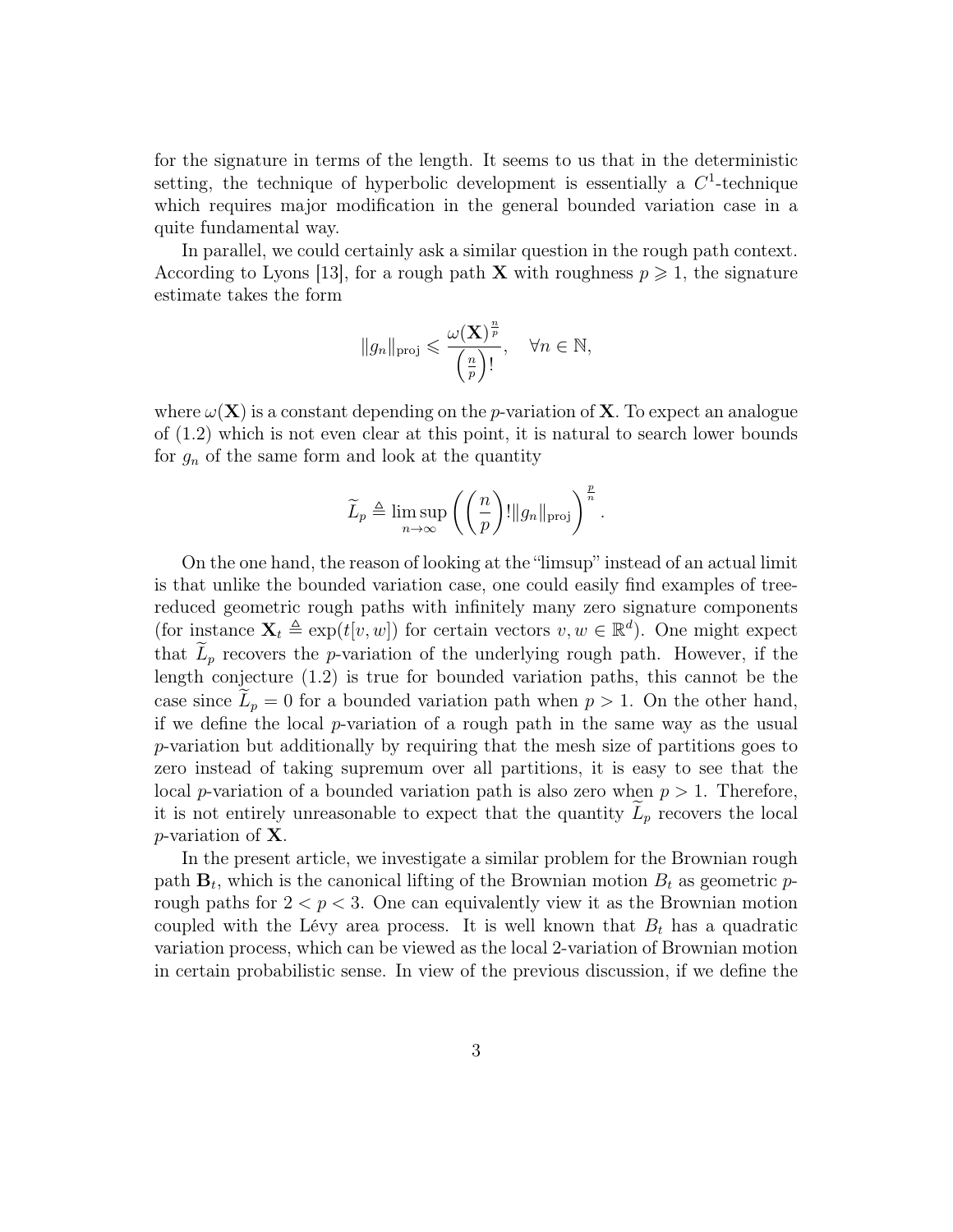normalized "limsup"

$$
\widetilde{L}_{s,t} \triangleq \limsup_{n \to \infty} \left( \left( \frac{n}{2} \right)! \left\| \int_{s < t_1 < \dots < t_n < t} \circ dB_{t_1} \otimes \dots \otimes \circ dB_{t_n} \right\| \right)^{\frac{2}{n}} \tag{1.3}
$$

for the Brownian signature path under suitable tensor norms, one might expect that  $L_{s,t}$  recovers some sort of quadratic variation of the Brownian rough path. The aim of the present article is to establish a result of this kind. It is a priori unclear that  $L_{s,t}$  is even finite since Brownian motion has infinite 2-variation almost surely.

We are going to show that  $\widetilde{L}_{s,t}$  is a deterministic multiple of  $t-s: \widetilde{L}_{s,t} = \kappa(t-s)$ for some deterministic constant  $\kappa$ . This implies that the natural speed of Brownian motion (i.e. its quadratic variation) can be recovered from the tail asymptotics of its signature. In addition, we establish upper and lower bounds on the constant κ.

On the one hand, the upper estimate is shown by using general rough path arguments and does not reflect the tree-reduced nature of the Brownian rough path at all. The deterministic nature of  $L_{s,t}$  comes from the fact that Brownian motion has independent increments. The result holds under a wide choice of tensor norms.

On the other hand, the lower estimate is obtained by considering the hyperbolic development of Brownian motion. Although we also work in the hyperbolic situation, our calculation diverges early on from the work of Hambly and Lyons [10], which makes use of martingale arguments instead of deterministic hyperbolic analysis. Our lower estimate allows us to conclude that the Brownian rough path is tree-reduced with probability one and also its natural parametrization can be recovered from the tail asymptotics of the Brownian signature. In particular, with probability one, every Brownian rough path is uniquely determined by its signature. This result is stronger than the existing uniqueness results for Brownian motion in the literature (c.f. [2], [12]), since it was only known that the signature determines the Brownian rough path up to reparametrization.

Our main result on the upper and lower estimates of  $L_{s,t}$  can be summarized as follows.

**Theorem 1.1.** Let  $B_t = (B_t^1, \dots, B_t^d)$  be a d-dimensional Brownian motion  $(d \geq$ 2). Define  $\widetilde{L}_{s,t}$  as in (1.3) under suitable tensor norms to be specified in the following.

(1) (upper estimate) Given arbitrary admissible tensor norms under which each element of the canonical basis  $\{e_1, \dots, e_d\}$  of  $\mathbb{R}^d$  has norm one, there exists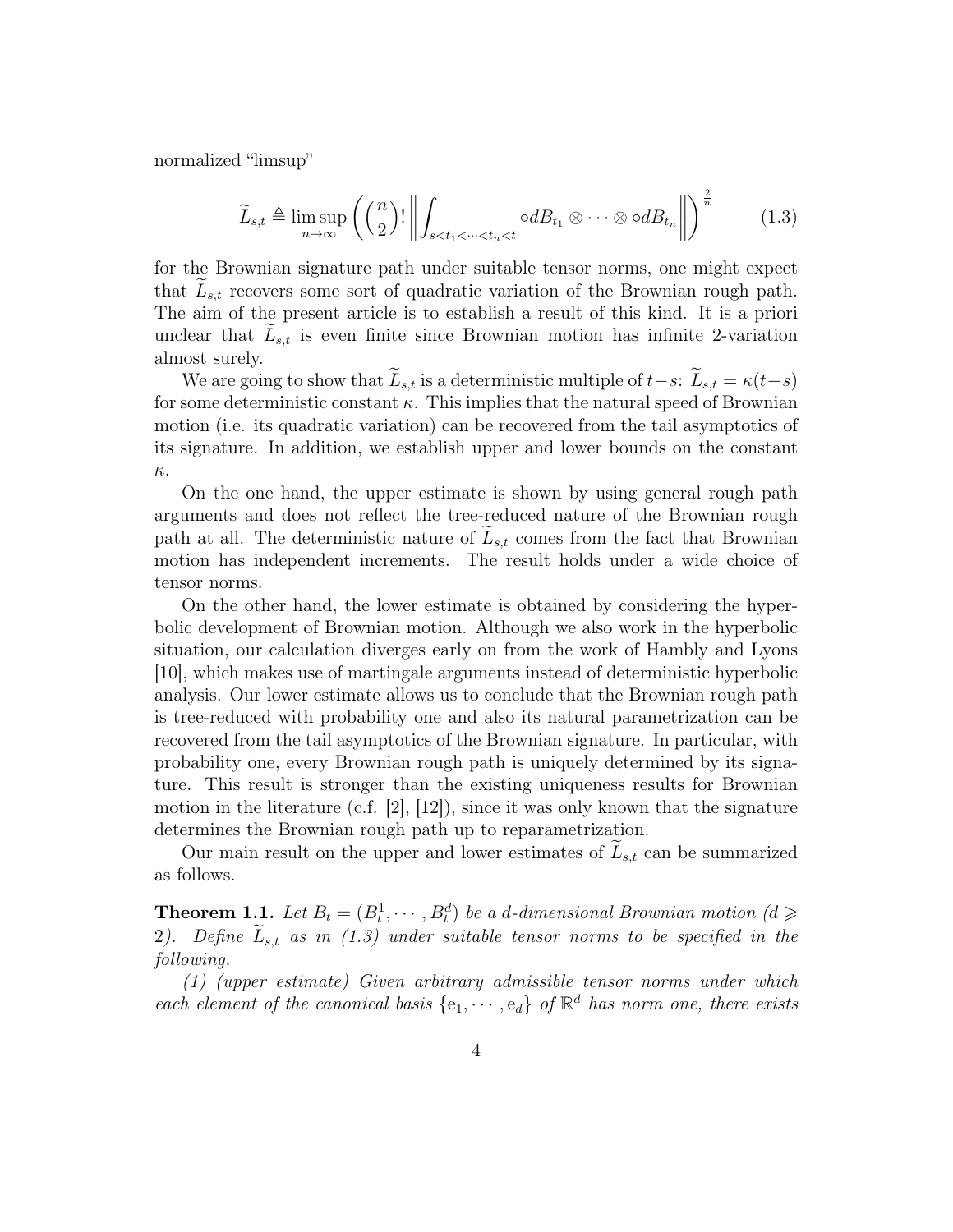a deterministic constant  $\kappa_d \leq d^2$  depending on the choice of tensor norms, such that with probability one

$$
\widetilde{L}_{s,t} = \kappa_d(t-s) \quad \forall s < t.
$$

(2) (lower estimate) Under the  $l^p$ -norm  $(1 \leq p \leq 2)$  on  $\mathbb{R}^d$  and the associated projective tensor norms on the tensor products, we have

$$
\kappa_d \geqslant \frac{d-1}{2}.
$$

*Remark* 1.1. The one dimensional case  $(d = 1)$  is uninteresting and the result of Theorem 1.1 holds trivially since  $\widetilde{L}_{s,t} \equiv 0$  in this case.

It worths mentioning that the idea of hyperbolic development was also used by Lyons and Xu [15] to recover the derivative of a unit speed  $C^1$ -path at the endpoint. There are also some recent works on recovering the full trajectory of a path from its signature. See for instance [6], [9], [16].

Our article is organized in the following way. In Section 2, we present some basic notions from rough path theory which are needed for our analysis. In Section 3, we prove the first part of Theorem 1.1. In Section 4, we prove the second part of Theorem 1.1. In that section we also present some crucial details for understanding the hyperbolic development which seems to be incomplete or missing in the literature. In Section 5, we present some interesting applications of our main result to the Brownian rough path itself. In Section 6, we give some concluding remarks and discuss a few related further problems.

### 2 Notions from rough path theory

In this section, we present some basic notions from rough path theory which are needed for our study. We refer the reader to the monographs [5], [8], [14] for a systematic introduction.

Suppose that V is a finite dimensional normed vector space. For each  $n \in \mathbb{N}$ , define  $T^{(n)}(V) \triangleq \bigoplus_{i=0}^{n} V^{\otimes i}$ , and let  $T((V))$  be the algebra of formal sequences of homogeneous tensors  $a = (a_0, a_1, a_2, \dots)$  with  $a_n \in V^{\otimes n}$  for each n.

**Definition 2.1.** A family of tensor norms  $\{\|\cdot\|_{V^{\otimes n}} : n \geq 1\}$  on the tensor products is called admissible if

(1) for any  $a \in V^{\otimes m}$  and  $b \in V^{\otimes m}$ ,

$$
||a \otimes b||_{V^{\otimes(m+n)}} \leq ||a||_{V^{\otimes m}} ||b||_{V^{\otimes n}};
$$
\n(2.1)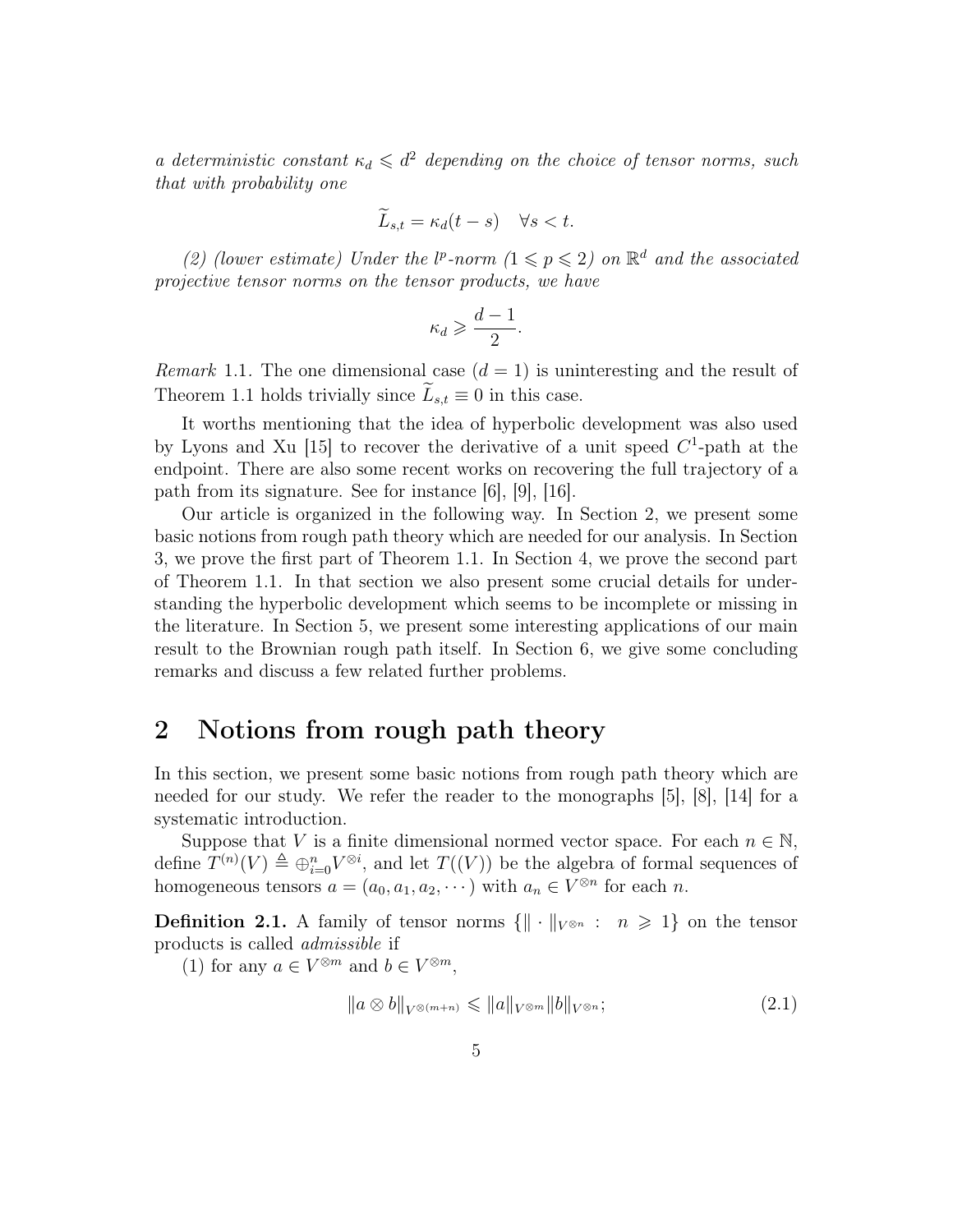(2) for any permutation  $\sigma \in \mathcal{S}_n$  and  $a \in V^{\otimes n}$ ,

$$
\|\mathcal{P}^{\sigma}(a)\|_{V^{\otimes n}}=\|a\|_{V^{\otimes n}},
$$

where  $\mathcal{P}^{\sigma}$  is the linear operator on  $V^{\otimes n}$  induced by  $a_1 \otimes \cdots \otimes a_n \mapsto a_{\sigma(1)} \otimes \cdots \otimes a_{\sigma(n)}$ for  $a_1, \dots, a_n \in V$ .

We call it a family of *cross-norms* if the inequality in  $(2.1)$  is an equality.

**Definition 2.2.** The *projective tensor norm* on  $V^{\otimes n}$  is defined to be

$$
||a||_{\text{proj}} \triangleq \inf \left\{ \sum_{l} |a_1^{(l)}| \cdots |a_n^{(l)}| : \text{ if } a = \sum_{l} a_1^{(l)} \otimes \cdots \otimes a_n^{(l)} \right\}.
$$

It is known that the projective tensor norm is the largest cross-norm on  $V^{\otimes n}$ . In the case when  $V = \mathbb{R}^d$  is equipped with the  $l^1$ -norm, one can see by definition that the projective tensor norm on  $V^{\otimes n}$  is just the  $l^1$ -norm under the canonical tensor basis induced from the one on  $\mathbb{R}^d$ .

We assume that  $V$  is equipped with a family of admissible tensor norms. Define  $\Delta \triangleq \{(s, t): 0 \leq s \leq t \leq 1\}.$  Given  $p \geq 1$ , we denote  $[p]$  as the largest integer not exceeding p.

**Definition 2.3.** A multiplicative functional of degree  $n \in \mathbb{N}$  is a continuous map  $\mathbf{X}_{\cdot,\cdot} = (1, \mathbb{X}_{\cdot,\cdot}^1, \cdots, \mathbb{X}_{\cdot,\cdot}^n) : \triangle \to T^n(V)$  which satisfies

$$
\mathbf{X}_{s,u}\otimes \mathbf{X}_{u,t}=\mathbf{X}_{s,t}, \text{ for } 0\leqslant s\leqslant u\leqslant t\leqslant 1.
$$

Let  $X, Y$  be two multiplicative functionals of degree n. Define

$$
d_p(\mathbf{X}, \mathbf{Y}) \triangleq \max_{1 \leq i \leq n} \sup_p \left( \sum_l \left\| \mathbb{X}_{t_{l-1}, t_l}^i - \mathbb{Y}_{t_{l-1}, t_l}^i \right\|_{V^{\otimes i}}^{\frac{p}{p}} \right)^{\frac{i}{p}},
$$

where the supremum is taken over all possible finite partitions of  $[0, 1]$ .  $d_p$  is called the *p-variation metric*. If  $d_p(\mathbf{X}, \mathbf{1}) < \infty$  where  $\mathbf{1} = (1, 0, \dots, 0)$ , we say that **X** has *finite p-variation*. A multiplicative functional of degree  $|p|$  with finite p-variation is called a p-rough path.

The following important result, proved by Lyons [13], asserts that "iterated path integrals" for a rough path are also well defined.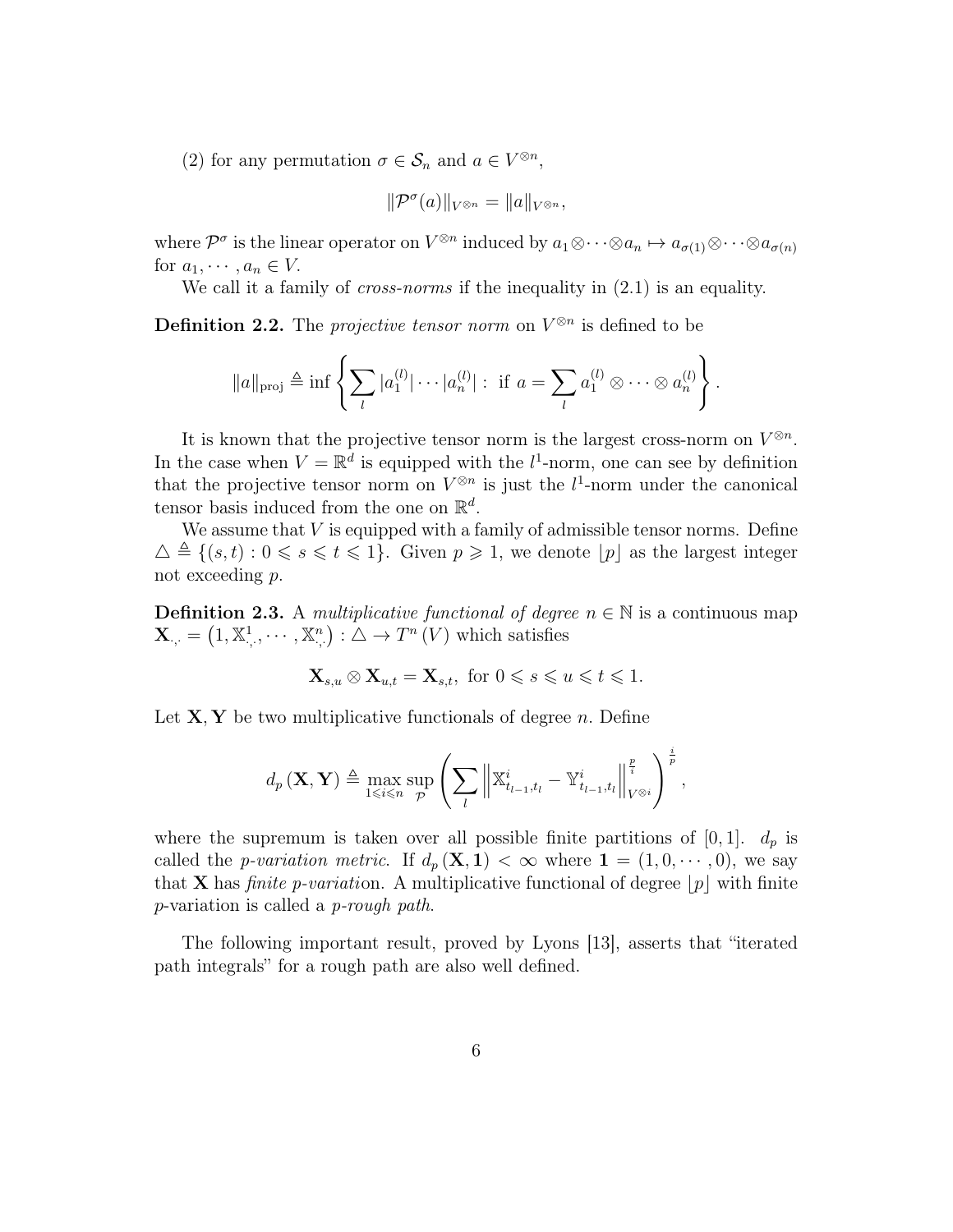**Theorem 2.1** (Lyons' extension theorem). Let  $X = (1, \mathbb{X}^1, \cdots, \mathbb{X}^{\lfloor p \rfloor})$  be a prough path. Then for any  $n \geqslant |p| + 1$ , there exists a unique continuous map  $\mathbb{X}^n : \Delta \to V^{\otimes n}$ , such that

$$
\mathbb{X}_{\cdot,\cdot} \triangleq \left(1,\mathbb{X}^1_{\cdot,\cdot},\cdots,\mathbb{X}^{[p]}_{\cdot,\cdot},\cdots,\mathbb{X}^n_{\cdot,\cdot},\cdots\right)
$$

is a multiplicative functional in  $T((V))$  whose projection onto  $T^{(n)}(V)$  has finite p-variation for every n.

Remark 2.1. Due to the multiplicative structure, when we consider a rough path, one could simply look at the path  $t \mapsto \mathbf{X}_{0,t}$  whose increments are defined to be  $\mathbf{X}^{-1}_s \otimes \mathbf{X}_t.$ 

**Definition 2.4.** Let **X** be a p-rough path. The path  $t \mapsto \mathbb{X}_{0,t} \in T((V))$  defined by Lyons' extension theorem is called the *signature path* of **X**. The quantity  $\mathbb{X}_{0,1}$ is called the signature of X.

It was also proved by Lyons [13] in his extension theorem that the signature  $\mathbb{X}_{0,1}$  satisfies the following factorial decay estimate:

$$
\|\mathbb{X}^n\| \leqslant \frac{\omega(\mathbf{X})^{\frac{n}{p}}}{\left(\frac{n}{p}\right)!}, \quad \forall n \geqslant 1,
$$

where  $\omega(\mathbf{X})$  is a constant depending on the *p*-variation of **X**.

When  $p = 1$  and **X** is a continuous path with bounded variation, all the previous notions reduces to the classical iterated path integrals defined in the sense of Lebesgue-Stieltjes.

Among general rough paths there is a fundamental class of paths called geometric rough paths.

**Definition 2.5.** For a continuous path  $\gamma : [0, 1] \rightarrow V$ , define

$$
\mathbb{X}_{s,t}^n = \int_{s < u_1 < \dots < u_n < t} d\gamma_{u_1} \otimes \dots \otimes d\gamma_{u_n}, \quad n \geqslant 1, \ s \leqslant t.
$$

The closure of the space

 $\{(1, \mathbb{X}_{s,t}^1, \ldots, \mathbb{X}_{s,t}^{[p]}): \gamma \text{ is a continuous path with bounded variation}\}\$ 

under the p-variation metric  $d_p$  is called the space of *geometric p-rough paths*.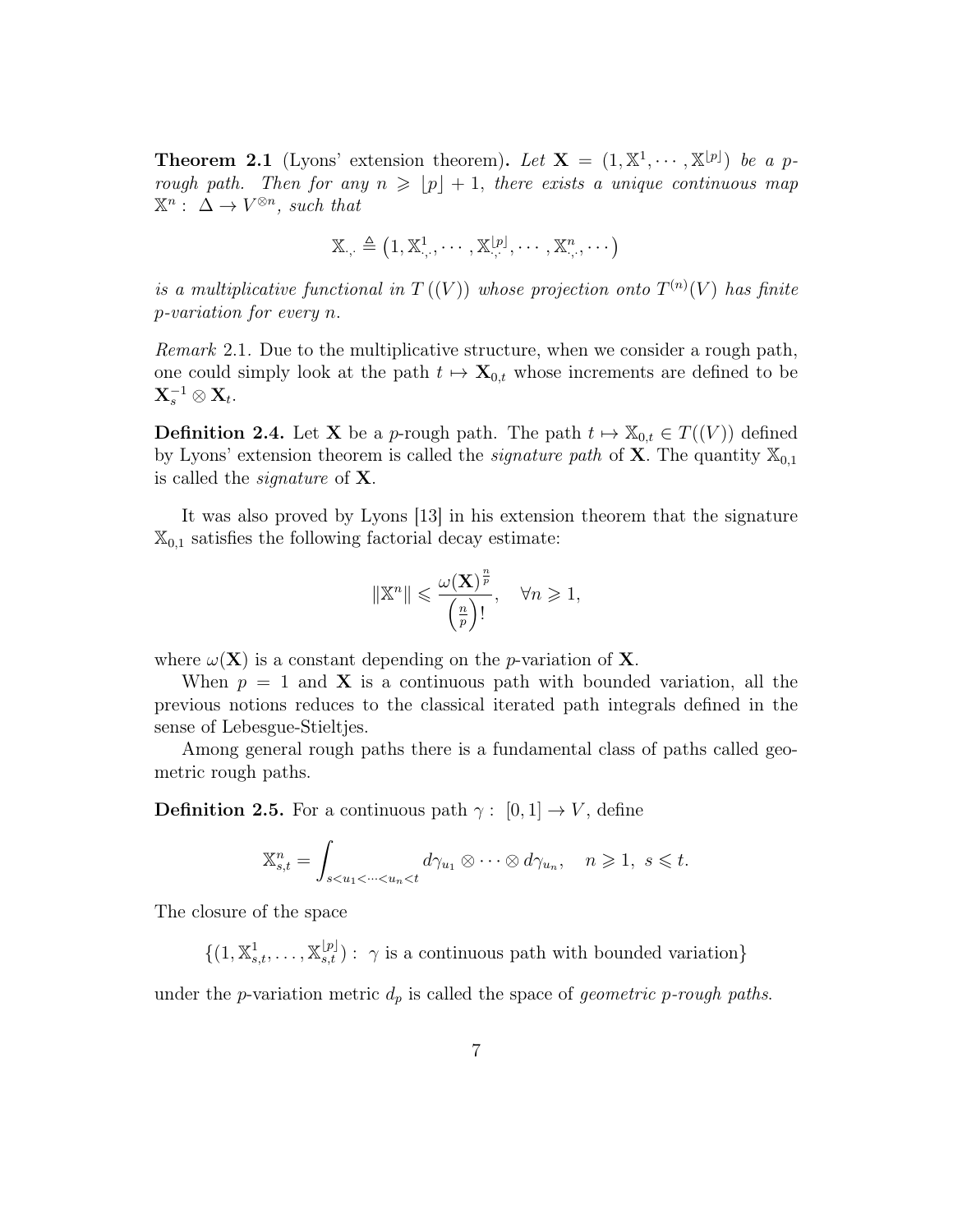The space of geometric rough paths plays a fundamental role in rough path theory. In particular, a complete integration and differential equation theory with respect to geometric rough paths has been established by Lyons [13]. The rough path theory has significant applications in probability theory, mainly due to the fact that a wide class of interesting stochastic processes can be regarded as geometric rough paths in a canonical way in the sense of natural approximations.

In particular, it is known that (c.f. [18]) a multidimensional Brownian motion  $B_t$  admits a canonical lifting as geometric p-rough path  $B_t$  with  $p \in (2,3)$ .  $B_t$ is called the Brownian rough path. The corresponding Brownian signature path, determined by Lyons' extension theorem, is denoted as

$$
\mathbb{B}_{s,t} = (1, \mathbb{B}^1_{s,t}, \mathbb{B}^2_{s,t}, \cdots), \quad s \leq t.
$$

Under the canonical tensor basis on tensor products over  $V \triangleq \mathbb{R}^d$ , for each word  $(i_1, \dots, i_n)$  over  $\{1, \dots, d\}$ , the coefficient of  $\mathbb{B}_{s,t}^n$  with respect to  $e_{i_1} \otimes \dots \otimes e_{i_n}$ coincides with the iterated Stratonovich integral (c.f. [5]):

$$
\mathbb{B}_{s,t}^{n;i_1,\dots,i_n} = \int_{s
$$

For a given family of admissible tensor norms, we define

$$
\widetilde{L}_{s,t} \triangleq \limsup_{n \to \infty} \left( \left( \frac{n}{2} \right)! \left\| \mathbb{B}_{s,t}^n \right\| \right)^{\frac{2}{n}}, \quad s \leq t.
$$

### 3 First part of the main result: the upper estimate

In this section, we develop the proof of the first part of Theorem 1.1.

**Lemma 3.1.** The signature coefficients  $\mathbb{B}_{s,t}^{n;i_1,\dots,i_n}$  satisfy the following estimate:

$$
\mathbb{E}\left[\sup_{s\leqslant u\leqslant t}\left|\mathbb{B}_{s,u}^{n;i_1,\cdots,i_n}\right|\right]\leqslant\left(\frac{1}{2}+\sqrt{2}\right)\left(\frac{\mathrm{e}}{\sqrt{2}\pi}\right)^{\frac{1}{2}}\frac{2^{\frac{n}{2}}}{(n-2)^{\frac{1}{4}}\sqrt{n!}}(t-s)^{\frac{n}{2}}
$$

for all  $s < t$ ,  $n \geq 1$  and  $1 \leq i_1, \dots, i_n \leq d$ .

*Proof.* By translation, it suffices to consider the case when  $s = 0$ .

We first estimate the second moment of  $\mathbb{B}_{0,u}^{n;i_1,\dots,i_n}$ . According to the shuffle product formula for signatures (c.f. [5]),

$$
\mathbb{E}\left[\left|\mathbb{B}_{0,u}^{n;i_1,\cdots,i_n}\right|^2\right] = \sum_{\sigma \in \mathcal{S}(n,n)} \mathbb{E}\left[\mathbb{B}_{0,u}^{2n;j_{\sigma^{-1}(1)},\cdots,j_{\sigma^{-1}(2n)}}\right],
$$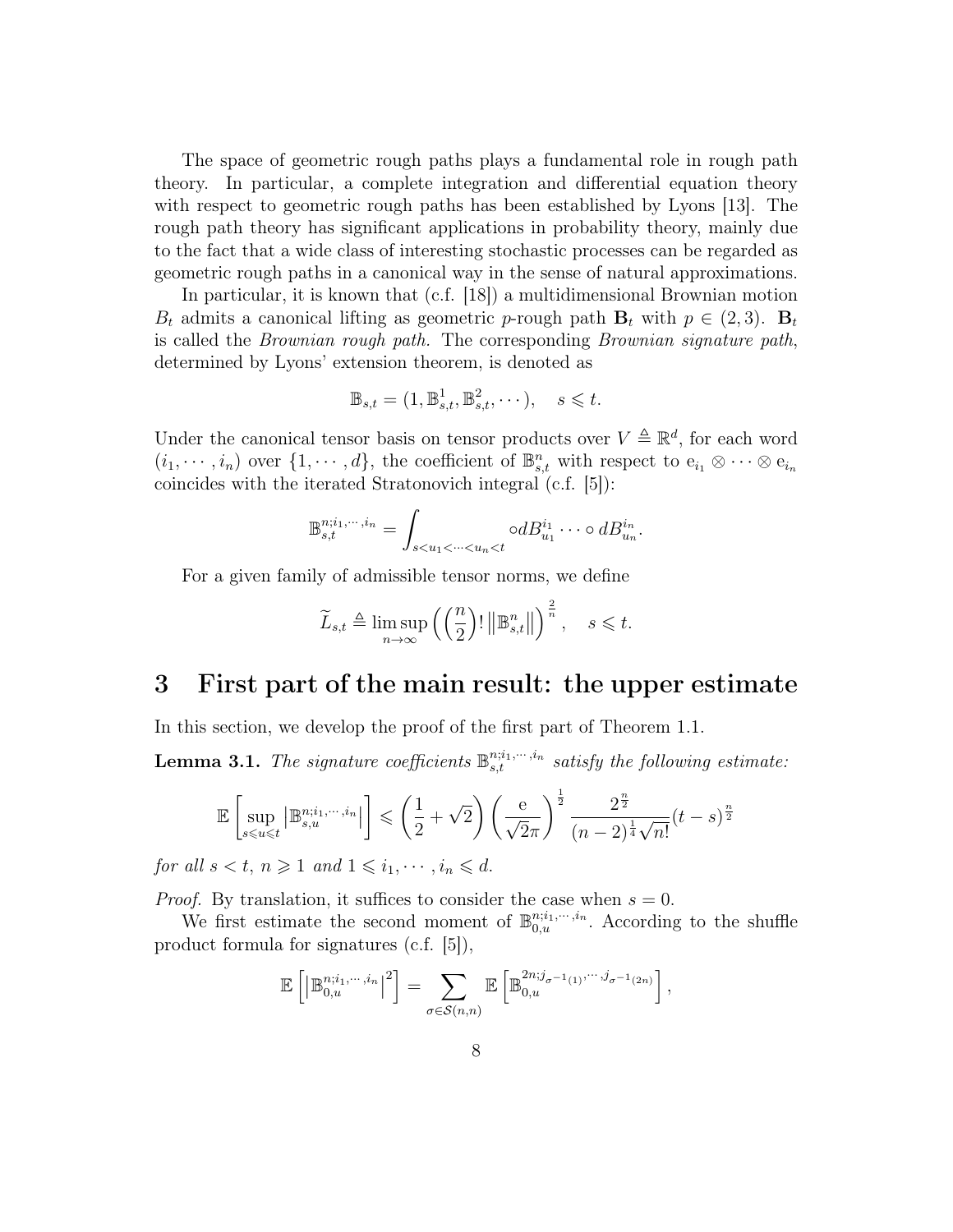where  $(j_1, \dots, j_{2n}) \triangleq (i_1, \dots, i_n, i_1, \dots, i_n)$  and  $\mathcal{S}(n, n)$  is the set of  $(n, n)$ -shuffles in the permutation group of order  $2n$ . On the other hand, by the formula of the Brownian expected signature (c.f. [7]), we know that

$$
\mathbb{E}[\mathbb{B}_{0,u}] = \exp\left(\frac{u}{2}\sum_{i=1}^d e_i \otimes e_i\right).
$$

It follows that

$$
\mathbb{E}\left[\mathbb{B}_{0,u}^{2n}\right] = \frac{u^n}{n!2^n} \left(\sum_{i=1}^d \mathbf{e}_i \otimes \mathbf{e}_i\right)^{\otimes n}.
$$

In particular, every coefficient of  $\mathbb{E}\left[\mathbb{B}_{0,u}^{2n}\right]$  is either zero or  $\frac{u^n}{n!2^n}$ . Therefore,

$$
\mathbb{E}\left[\left|\mathbb{B}_{0,u}^{n;i_1,\dots,i_n}\right|^2\right] \leq \frac{(2n)!}{(n!)^2} \cdot \frac{u^n}{n!2^n}
$$
  

$$
\leq \frac{e(2n)^{2n+\frac{1}{2}}e^{-2n}}{2\pi n^{2n+1}e^{-2n}} \cdot \frac{u^n}{n!2^n}
$$
  

$$
= \frac{e}{\sqrt{2\pi}} \frac{2^n}{\sqrt{nn!}} u^n,
$$
 (3.1)

where in the second inequality we have used Stirling's approximation.

Secondly, according to the differential equation for the signature path, we have

$$
d\mathbb{B}_{0,u}^{n;i_1,\dots,i_n} = \mathbb{B}_{0,u}^{n-1;i_1,\dots,i_{n-1}} \circ dB_u^{i_n}
$$
  
\n
$$
= \mathbb{B}_{0,u}^{n-1;i_1,\dots,i_{n-1}} \cdot dB_u^{i_n} + \frac{1}{2} d\mathbb{B}_{0,u}^{n-1;i_1,\dots,i_{n-1}} \cdot dB_u^{i_n}
$$
  
\n
$$
= \mathbb{B}_{0,u}^{n-1;i_1,\dots,i_{n-1}} \cdot dB_u^{i_n} + \frac{1}{2} \left( \mathbb{B}_{0,u}^{n-2;i_1,\dots,i_{n-2}} \circ dB_u^{i_{n-1}} \right) \cdot dB_u^{i_n}
$$
  
\n
$$
= \mathbb{B}_{0,u}^{n-1;i_1,\dots,i_{n-1}} \cdot dB_u^{i_n} + \frac{1}{2} \delta_{i_{n-1},i_n} \mathbb{B}_{0,u}^{n-2;i_1,\dots,i_{n-2}} du.
$$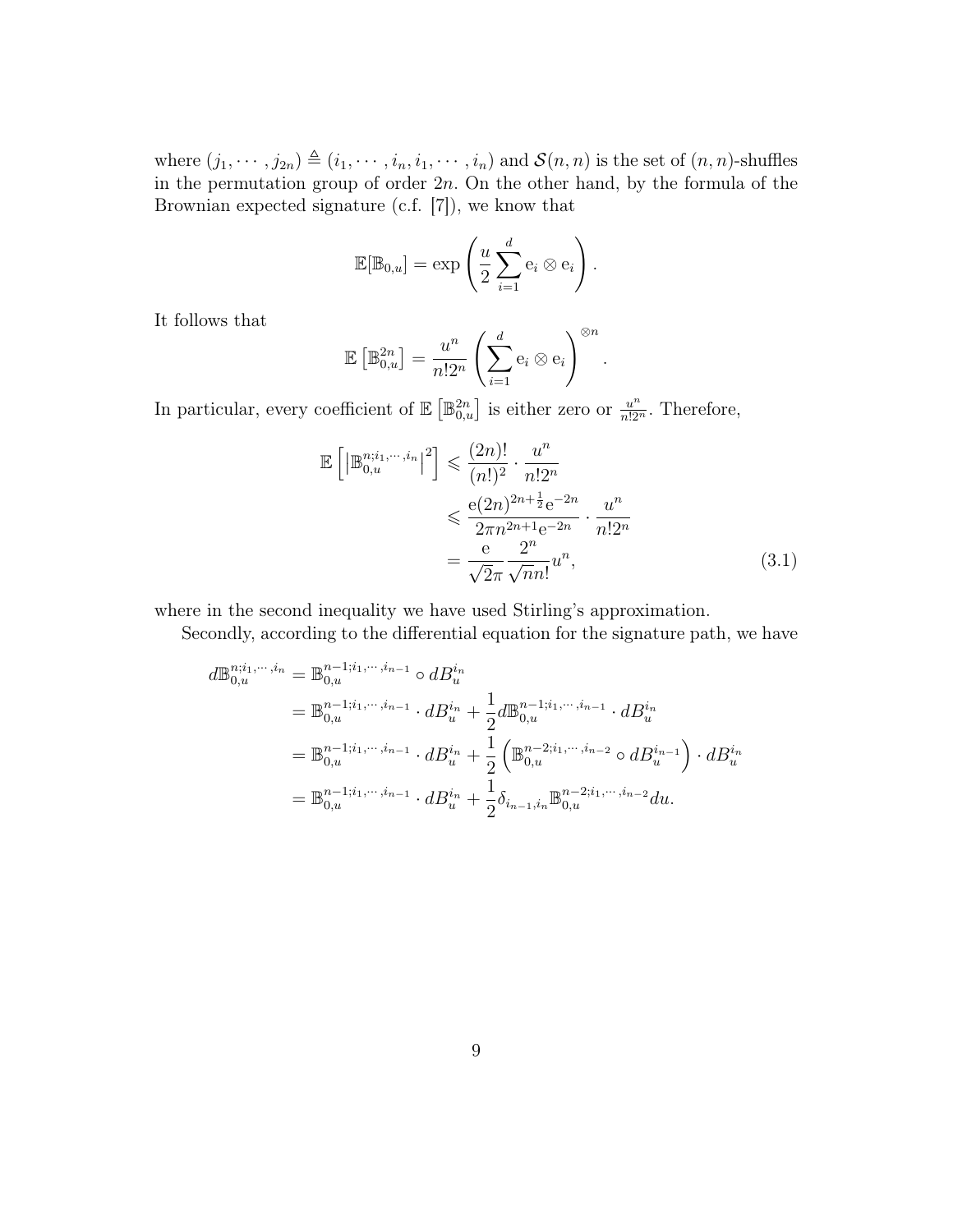It follows from (3.1) that

$$
\mathbb{E}\left[\sup_{0\leq u\leq t} \left|\mathbb{B}_{0,u}^{n;i_1,\cdots,i_n}\right|\right] \n\leq \mathbb{E}\left[\sup_{0\leq u\leq t} \left|\int_{0}^{u} \mathbb{B}_{0,v}^{n-1;i_1,\cdots,i_{n-1}} \cdot dB_{v}^{i_n}\right|\right] + \frac{1}{2} \int_{0}^{t} \sqrt{\mathbb{E}\left[\left|\mathbb{B}_{0,u}^{n-2;i_1,\cdots,i_{n-2}}\right|^{2}\right]} du \n\leq \mathbb{E}\left[\sup_{0\leq u\leq t} \left|\int_{0}^{u} \mathbb{B}_{0,v}^{n-1;i_1,\cdots,i_{n-1}} \cdot dB_{v}^{i_n}\right|\right] + \frac{1}{2} \int_{0}^{t} \left(\frac{e}{\sqrt{2\pi}} \frac{2^{n-2}}{\sqrt{n-2(n-2)!}} u^{n-2}\right)^{\frac{1}{2}} du \n= \mathbb{E}\left[\sup_{0\leq u\leq t} \left|\int_{0}^{u} \mathbb{B}_{0,v}^{n-1;i_1,\cdots,i_{n-1}} \cdot dB_{v}^{i_n}\right|\right] + \frac{1}{2} \left(\frac{e}{\sqrt{2\pi}}\right)^{\frac{1}{2}} \frac{2^{\frac{n}{2}}}{(n-2)^{\frac{1}{4}}\sqrt{(n-2)!n}} t^{\frac{n}{2}} \n\leq \mathbb{E}\left[\sup_{0\leq u\leq t} \left|\int_{0}^{u} \mathbb{B}_{0,v}^{n-1;i_1,\cdots,i_{n-1}} \cdot dB_{v}^{i_n}\right|\right] + \frac{1}{2} \left(\frac{e}{\sqrt{2\pi}}\right)^{\frac{1}{2}} \frac{2^{\frac{n}{2}}}{(n-2)^{\frac{1}{4}}\sqrt{n!}} t^{\frac{n}{2}}
$$

The first term can be estimated easily by using Doob's  $L^p$ -inequality:

$$
\mathbb{E}\left[\sup_{0\leq u\leq t}\left|\int_{0}^{u}\mathbb{B}_{0,v}^{n-1;i_{1},\cdots,i_{n-1}}\cdot dB_{v}^{i_{n}}\right|\right] \leq \left\|\sup_{0\leq u\leq t}\left|\int_{0}^{u}\mathbb{B}_{0,v}^{n-1;i_{1},\cdots,i_{n-1}}\cdot dB_{v}^{i_{n}}\right|\right\|_{2}
$$
  
\n
$$
\leq 2\left\|\int_{0}^{t}\mathbb{B}_{0,v}^{n-1;i_{1},\cdots,i_{n-1}}\cdot dB_{v}^{i_{n}}\right\|_{2}
$$
  
\n
$$
= 2\left(\int_{0}^{t}\mathbb{E}\left[\left|\mathbb{B}_{0,v}^{n-1;i_{1},\cdots,i_{n-1}}\right|^{2}\right]dv\right)^{\frac{1}{2}}
$$
  
\n
$$
\leq 2\left(\int_{0}^{t}\frac{e}{\sqrt{2\pi}}\frac{2^{n-1}}{\sqrt{n-1}(n-1)!}v^{n-1}dv\right)^{\frac{1}{2}}
$$
  
\n
$$
= \sqrt{2}\left(\frac{e}{\sqrt{2\pi}}\right)^{\frac{1}{2}}\frac{2^{\frac{n}{2}}}{(n-2)^{\frac{1}{4}}\sqrt{n!}}t^{\frac{n}{2}}.
$$

Now the desired estimate follows immediately.

 $\Box$ 

Remark 3.1. Second moment estimate on iterated Stratonovich's integrals was studied by Ben Arous [1] through iterated Itô's integrals. Here the estimate (3.1) we obtained through the shuffle product formula and the Brownian expected signature is sharper in the exponential factor.

Now we are able to establish the following main upper estimate.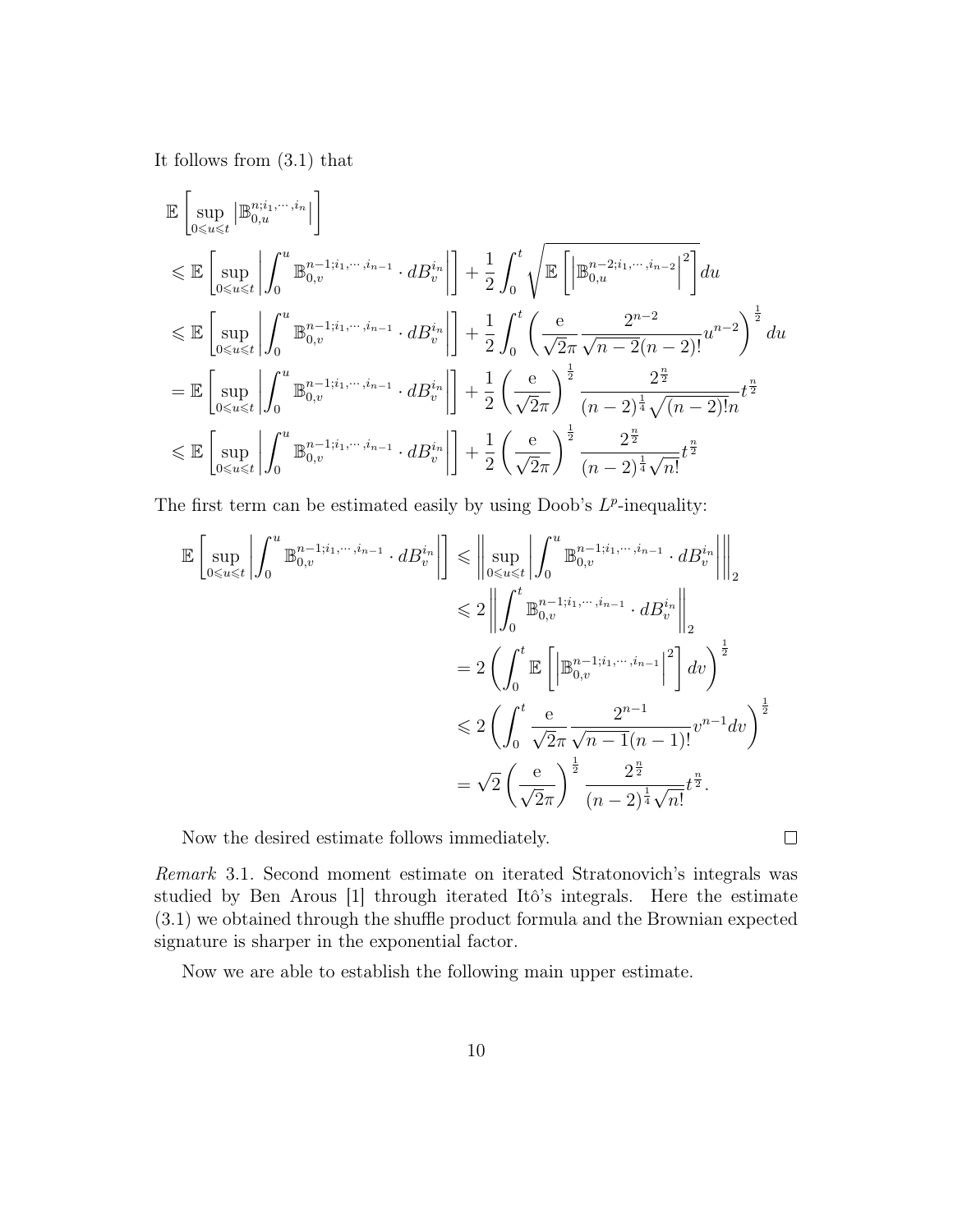**Proposition 3.1.** Suppose that the tensor products  $(\mathbb{R}^d)^{\otimes n}$  are equipped with given admissible norms, under which each element of the standard basis  $\{e_1, \dots, e_d\}$  of  $\mathbb{R}^d$  has norm one. Then for each  $s < t$ , with probability one, we have

$$
\max\left\{\limsup_{n\to\infty}\left(\left(\frac{n}{2}\right)!\sup_{s\leqslant u\leqslant t}\left\|\mathbb{B}_{s,u}^n\right\|\right)^{\frac{2}{n}},\limsup_{n\to\infty}\left(\left(\frac{n}{2}\right)!\sup_{s\leqslant u\leqslant t}\left\|\mathbb{B}_{u,t}^n\right\|\right)^{\frac{2}{n}}\right\}\leqslant d^2(t-s).
$$

Proof. Since the tensor norms are admissible, we have

$$
\|\mathbb{B}_{s,u}^{n}\| = \left\|\sum_{i_1,\dots,i_n=1}^d \mathbb{B}_{s,u}^{n;i_1,\dots,i_n} e_{i_1} \otimes \dots \otimes e_{i_n}\right\|
$$
  

$$
\leqslant \sum_{i_1,\dots,i_n=1}^d |\mathbb{B}_{s,u}^{n;i_1,\dots,i_n}|,
$$

and thus

$$
\mathbb{E}\left[\sup_{s\leqslant u\leqslant t}\|\mathbb{B}^n_{s,t}\|\right]\leqslant \sum_{i_1,\cdots,i_n=1}^d \mathbb{E}\left[\sup_{s\leqslant u\leqslant t}\left|\mathbb{B}^{n;i_1,\cdots,i_n}_{s,u}\right|\right].
$$

According to Lemma 3.1, we arrive at

$$
\mathbb{E}\left[\sup_{s\leqslant u\leqslant t}\left\lVert\mathbb{B}_{s,u}^n\right\rVert\right]\leqslant d^n\cdot\frac{C2^{\frac{n}{2}}}{(n-2)^{\frac{1}{4}}\sqrt{n!}}(t-s)^{\frac{n}{2}},
$$

where

$$
C \triangleq \left(\frac{1}{2} + \sqrt{2}\right) \left(\frac{e}{\sqrt{2}\pi}\right)^{\frac{1}{2}}.
$$

Now for each  $r > (t - s)$ , we have

$$
\mathbb{P}\left(\sup_{s\leqslant u\leqslant t}\|\mathbb{B}_{s,u}^n\|>\frac{Cd^n2^{\frac{n}{2}}}{(n-2)^{\frac{1}{4}}\sqrt{n!}}r^{\frac{n}{2}}\right)\leqslant\left(\frac{t-s}{r}\right)^{\frac{n}{2}}.
$$

By the Borel-Cantelli lemma, with probability one (with null set depending on s and  $t$ ,

$$
\sup_{s \le u \le t} \|\mathbb{B}_{s,u}^n\| \le \frac{Cd^n 2^{\frac{n}{2}}}{(n-2)^{\frac{1}{4}}\sqrt{n!}} r^{\frac{n}{2}}
$$

for all sufficiently large  $n$ . It follows from Stirling's approximation that with probability one,

$$
\limsup_{n\to\infty}\left(\left(\frac{n}{2}\right)!\sup_{s\leqslant u\leqslant t}\left\lVert\mathbb{B}_{s,u}^n\right\rVert\right)^{\frac{2}{n}}\leqslant \lim_{n\to\infty}\left(\left(\frac{n}{2}\right)!\frac{Cd^n2^{\frac{n}{2}}}{(n-2)^{\frac{1}{4}}\sqrt{n!}}r^{\frac{n}{2}}\right)^{\frac{2}{n}}=d^2r.
$$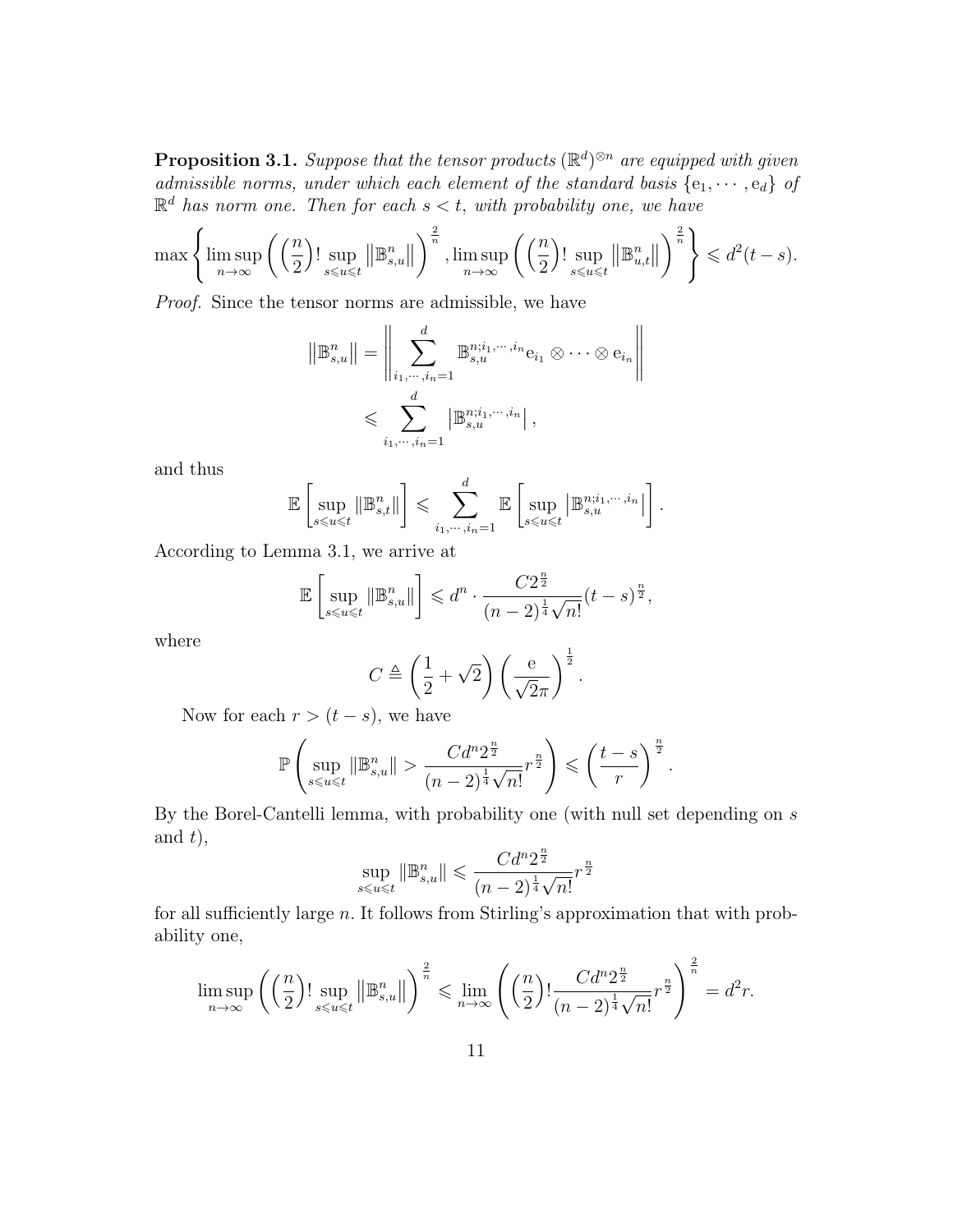By taking a rational sequence  $r \downarrow (t - s)$ , we conclude that with probability one (with null set depending on  $t$ ),

$$
\limsup_{n \to \infty} \left( \left( \frac{n}{2} \right)! \sup_{s \leqslant u \leqslant t} \left\| \mathbb{B}_{s,u}^n \right\| \right)^{\frac{2}{n}} \leqslant d^2(t-s). \tag{3.2}
$$

For the estimate involving  $\mathbb{B}_{u,t}^n$ , observe that

$$
\mathbb{B}_{u,t}^{n} = \int_{u < v_1 < \dots < v_n < t} d_{v_1} \otimes \dots \otimes d_{v_n}
$$
\n
$$
= \int_{0 < r_n < \dots < r_1 < t-u} d_{t-r_1} \otimes \dots \otimes d_{t-r_n}
$$
\n
$$
= \mathcal{P}^{\tau} \left( \int_{0 < r_1 < \dots < r_n < t-u} d_{v_1} \otimes \dots \otimes d_{v_{r_n}} \right),
$$

where  $W_r \triangleq B_{t-r} - B_t$   $(0 \le r \le t - u)$  is again a Brownian motion and  $\mathcal{P}^{\tau}$  is the linear transformation on  $(\mathbb{R}^d)^{\otimes n}$  determined by  $\xi_1 \otimes \cdots \otimes \xi_n \mapsto \xi_n \otimes \cdots \otimes \xi_1$ . It follows that

$$
\|\mathbb{B}^n_{u,t}\| = \left\|\mathbb{W}^n_{0,t-u}\right\|.
$$

Therefore,

$$
\sup_{s\leqslant u\leqslant t}\|\mathbb{B}^n_{u,t}\|=\sup_{0\leqslant v\leqslant t-s}\|\mathbb{W}^n_{0,v}\|.
$$

Therefore, what we have proven before shows that

$$
\limsup_{n \to \infty} \left( \left( \frac{n}{2} \right)! \sup_{s \le u \le t} \left\| \mathbb{B}_{u,t}^n \right\| \right)^{\frac{2}{n}} = \limsup_{n \to \infty} \left( \left( \frac{n}{2} \right)! \sup_{0 \le v \le t-s} \left\| \mathbb{W}_{0,v}^n \right\| \right)^{\frac{2}{n}}
$$
  

$$
\le d^2(t-s)
$$

for almost surely.

Recall that  $\tilde{L}_{s,t}$  is defined by (1.3) under given admissible tensor norms. It is immediate from Proposition 3.1 that  $\widetilde{L}_{s,t} \leq d^2(t-s)$  for almost surely.

Now we are going to show that  $\tilde{L}_{s,t}$  is almost surely a deterministic constant.

 $\Box$ 

Recall that  $g \in T((\mathbb{R}^d))$  is a group-like element if and only if g satisfies the shuffle product formula. In particular, the signature of a geometric rough path is always a group-like element.

**Lemma 3.2.** Let  $g = (1, g^1, g^2, \cdots)$  be a non-trivial group-like element in the tensor algebra  $T((\mathbb{R}^d))$ , where the tensor products are equipped with given admissible norms. Then q has infinitely many non-zero components.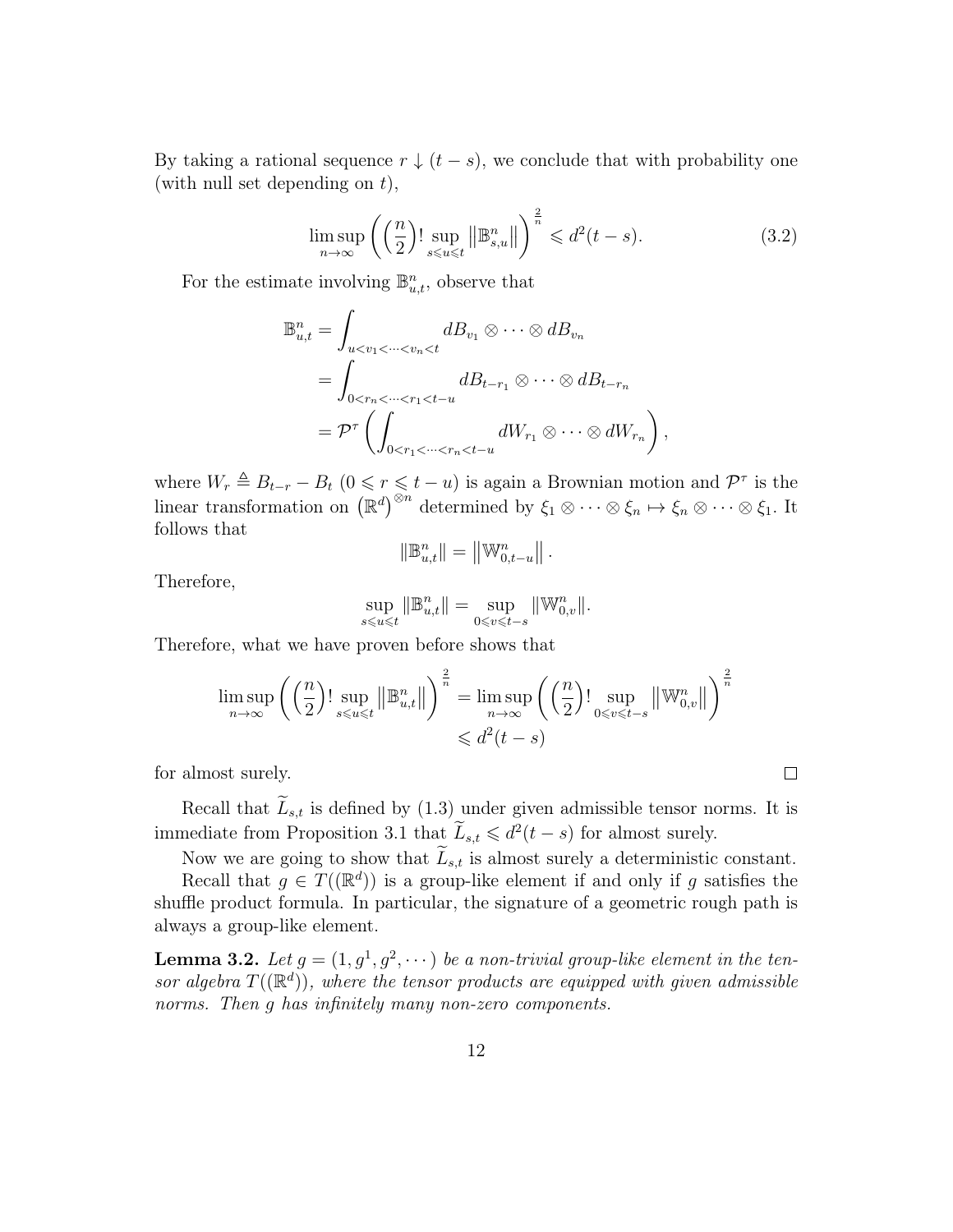*Proof.* Suppose that  $g^k \neq 0$  for some  $k \geq 1$ . According to the shuffle product formula, for each  $n\geqslant 1,$ 

$$
(g^k)^{\otimes n} = \sum_{\sigma \in \mathcal{S}(k,\cdots,k)} \mathcal{P}^{\sigma}(g^{nk}).
$$

Since the tensor norms are admissible, we have

$$
||g^k||^n \leq \sum_{\sigma \in \mathcal{S}(k,\cdots,k)} ||\mathcal{P}^{\sigma}(g^{nk})||
$$

$$
= \frac{(nk)!}{(k!)^n} ||g^{nk}||.
$$

In particular,  $g^{nk} \neq 0$  for all *n*.

**Lemma 3.3.** Given  $\alpha > 0$ , there exists a constant  $C > 0$ , such that

$$
\frac{\left(\frac{n}{p}\right)!}{\left(\frac{n-\alpha}{p}\right)!} \leqslant Cn^{\frac{\alpha}{p}}, \quad \forall n > 2\alpha, \ p \geqslant 1.
$$

*Proof.* According to Stirling's approximation, there exist constants  $C_1, C_2 > 0$ , such that

$$
C_1 \lambda^{\lambda + \frac{1}{2}} e^{-\lambda} \leq \lambda! \leq C_2 \lambda^{\lambda + \frac{1}{2}} e^{-\lambda}, \quad \forall \lambda > 0.
$$

Therefore,

$$
\frac{\left(\frac{n}{p}\right)!}{\left(\frac{n-\alpha}{p}\right)!} \leqslant \frac{C_2 \left(\frac{n}{p}\right)^{\frac{n}{p}+\frac{1}{2}} e^{-\frac{n}{p}}}{C_1 \left(\frac{n-\alpha}{p}\right)^{\frac{n-\alpha}{p}+\frac{1}{2}} e^{-\frac{n-\alpha}{p}}}
$$
\n
$$
= \frac{C_2}{C_1 \left(p e\right)^{\frac{\alpha}{p}}} \left(1 + \frac{\alpha}{n-\alpha}\right)^{\frac{n-\alpha}{p}+\frac{1}{2}} n^{\frac{\alpha}{p}}
$$
\n
$$
\leqslant \frac{\sqrt{2}C_2 e^{\alpha}}{C_1} n^{\frac{\alpha}{p}}.
$$

Choosing  $C \triangleq \sqrt{2}$  $2C_2e^{\alpha}/C_1$  suffices.

The following deterministic sub-additivity property is essential for us.

 $\Box$ 

 $\Box$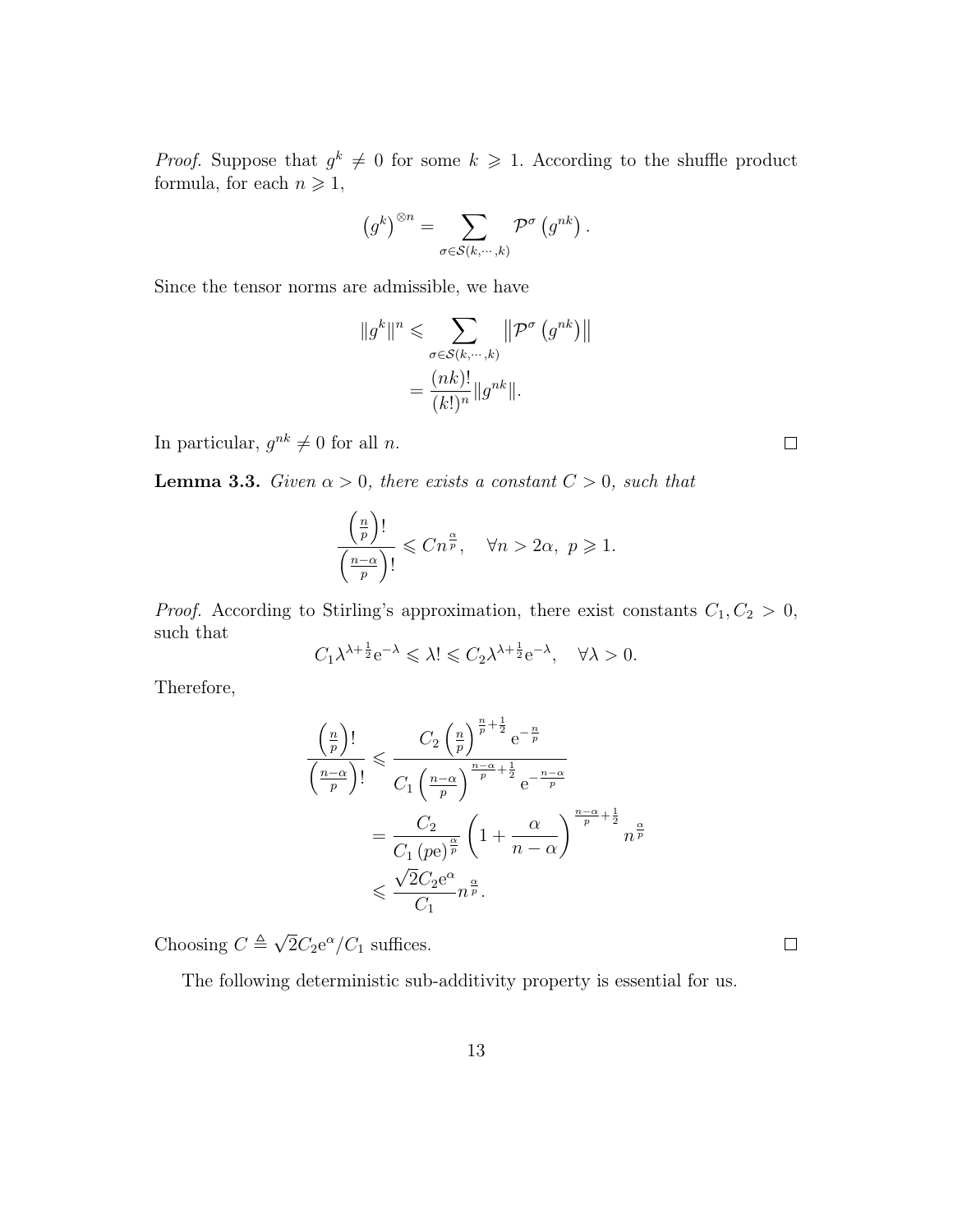**Proposition 3.2.** Suppose that  $X$  is a rough path, where the tensor products are equipped with given admissible norms. Let  $p \geq 1$  be a given constant. Define

$$
\widetilde{l}_{s,t} \triangleq \limsup_{n \to \infty} \left\| \left( \frac{n}{p} \right) \mathbb{K}^n_{s,t} \right\|^{p \over n}, \quad s \leq t.
$$

Then  $(s, t) \mapsto \widetilde{l}_{s,t}$  is sub-additive, i.e.

$$
\widetilde{l}_{s,t} \leqslant \widetilde{l}_{s,u} + \widetilde{l}_{u,t}
$$

for  $s \leqslant u \leqslant t$ .

*Proof.* We may assume that  $\tilde{l}_{s,u}, \tilde{l}_{u,t}$  are both finite. Moreover, we may also assume that both of  $\mathbb{X}_{s,u}$  and  $\mathbb{X}_{u,t}$  are non-trivial, otherwise the desired inequality is trivial due to Chen's identity. From Lemma 3.2,  $\mathbb{X}_{s,u}$  and  $\mathbb{X}_{u,t}$  have infinitely many nonzero components.

Given integers  $\alpha > 2p$  and  $n > 2\alpha$ , according to Chen's identity, we have

$$
\begin{aligned} ||\mathbb{X}_{s,t}^{n}|| &= \left\| \sum_{k=0}^{n} \mathbb{X}_{s,u}^{k} \otimes \mathbb{X}_{u,t}^{n-k} \right\| \\ &\leqslant \sum_{k=0}^{\alpha-1} \left\| \mathbb{X}_{s,u}^{n-k} \right\| \cdot \left\| \mathbb{X}_{u,t}^{k} \right\| + \sum_{k=n-\alpha+1}^{n} \left\| \mathbb{X}_{s,u}^{n-k} \right\| \cdot \left\| \mathbb{X}_{u,t}^{k} \right\| \\ &+ \sum_{k=\alpha}^{n-\alpha} \left\| \mathbb{X}_{s,u}^{n-k} \right\| \cdot \left\| \mathbb{X}_{u,t}^{k} \right\| .\end{aligned}
$$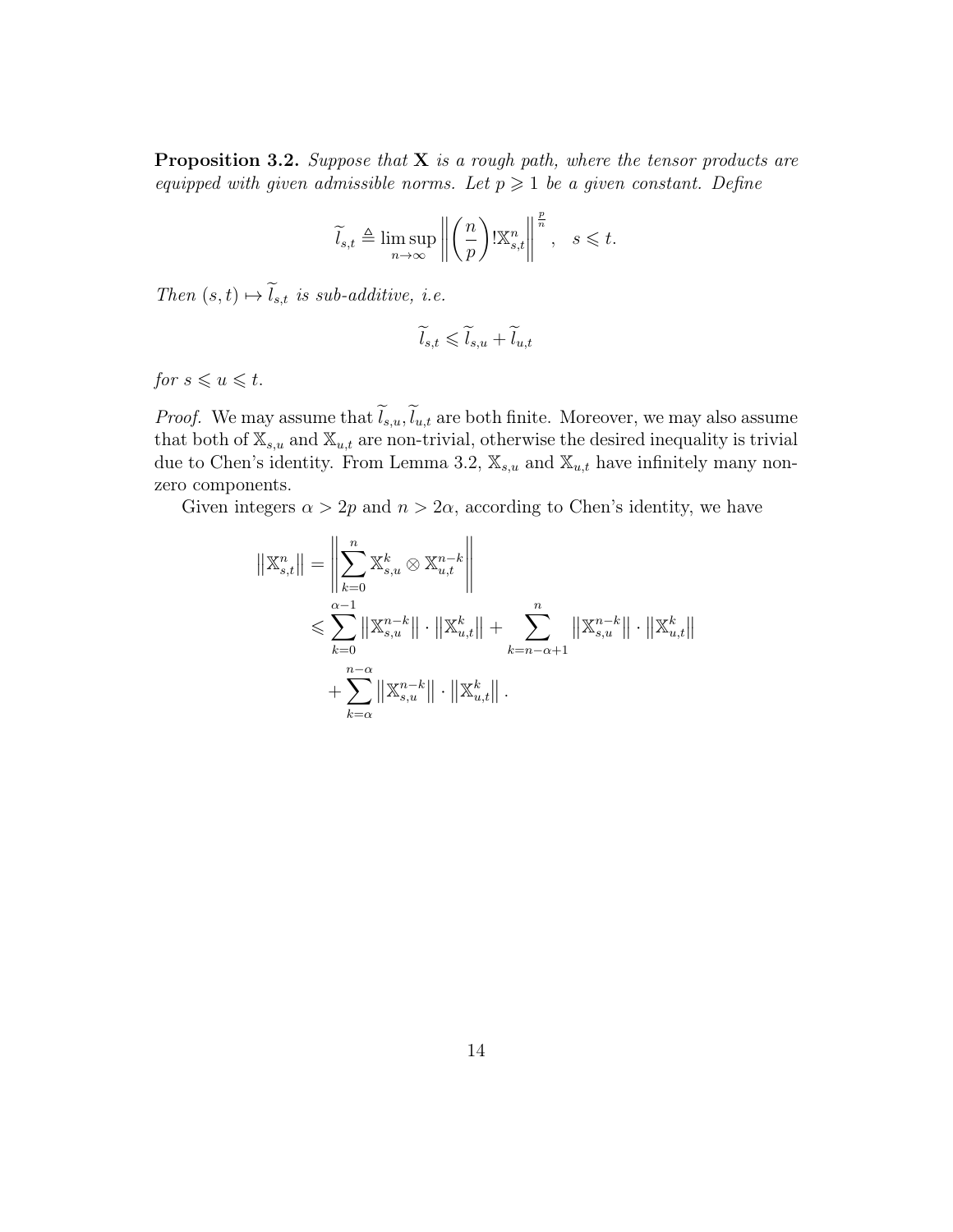Define  $(s, t) \mapsto \widetilde{l}_{s,t}^{\alpha} \triangleq \sup_{k \geq \alpha} ||(k/p)!\mathbb{X}_{s,t}^{k}||$  $p/k$ . It follows that

$$
\begin{split}\n\|\mathbb{X}_{s,t}^{n}\| &\leqslant \sum_{k=0}^{\alpha-1} \frac{\left(\widetilde{l}_{s,u}^{\alpha}\right)^{\frac{n-k}{p}}}{\left(\frac{n-k}{p}\right)!} \cdot \|\mathbb{X}_{u,t}^{k}\| + \sum_{k=n-\alpha+1}^{n} \frac{\left(\widetilde{l}_{u,t}^{\alpha}\right)^{\frac{k}{p}}}{\left(\frac{k}{p}\right)!} \cdot \|\mathbb{X}_{s,u}^{n-k}\| \\
&+ \sum_{k=\alpha}^{n-\alpha} \frac{\left(\widetilde{l}_{s,u}^{\alpha}\right)^{\frac{n-k}{p}}}{\left(\frac{n-k}{p}\right)!} \cdot \frac{\left(\widetilde{l}_{u,t}^{\alpha}\right)^{\frac{k}{p}}}{\left(\frac{k}{p}\right)!} \\
&\leqslant \sum_{k=0}^{\alpha-1} \frac{\left(\widetilde{l}_{s,u}^{\alpha}\right)^{\frac{n-k}{p}}}{\left(\frac{n-k}{p}\right)!} \cdot \|\mathbb{X}_{u,t}^{k}\| + \sum_{k=n-\alpha+1}^{n} \frac{\left(\widetilde{l}_{u,t}^{\alpha}\right)^{\frac{k}{p}}}{\left(\frac{k}{p}\right)!} \cdot \|\mathbb{X}_{s,u}^{n-k}\| \\
&+ p \frac{\left(\widetilde{l}_{s,u}^{\alpha} + \widetilde{l}_{u,t}^{\alpha}\right)^{\frac{n}{p}}}{\left(\frac{n}{p}\right)!},\n\end{split}
$$

where we have used the neo-classical inequality (c.f. [11]), which states that

$$
\sum_{i=0}^{N} \frac{a^{\frac{i}{p}} b^{\frac{N-i}{p}}}{\left(\frac{i}{p}\right)! \left(\frac{N-i}{p}\right)!} \leqslant p \frac{\left(a+b\right)^{\frac{N}{p}}}{\left(\frac{N}{p}\right)!}, \quad \forall a, b \geqslant 0, p \geqslant 1, N \in \mathbb{N}.
$$

According to Lemma 3.3,

$$
\left(\frac{n}{p}\right)!\|\mathbb{X}_{s,t}^{n}\|
$$
\n
$$
\leqslant \frac{\left(\frac{n}{p}\right)!}{\left(\frac{n-\alpha}{p}\right)!} \left(\sum_{k=0}^{\alpha-1} \left(\tilde{l}_{s,u}^{\alpha}\right)^{\frac{n-k}{p}} \cdot \|\mathbb{X}_{u,t}^{k}\| + \sum_{k=n-\alpha+1}^{n} \left(\tilde{l}_{u,t}^{\alpha}\right)^{\frac{k}{p}} \cdot \|\mathbb{X}_{s,u}\|^{n-k}\right)
$$
\n
$$
+ p\left(\tilde{l}_{s,u}^{\alpha} + \tilde{l}_{u,t}^{\alpha}\right)^{\frac{n}{p}}
$$
\n
$$
\leqslant Cn^{\frac{\alpha}{p}} \left(\sum_{k=0}^{\alpha-1} \left(\tilde{l}_{s,u}^{\alpha}\right)^{\frac{n-k}{p}} \cdot \|\mathbb{X}_{u,t}^{k}\| + \sum_{k=n-\alpha+1}^{n} \left(\tilde{l}_{u,t}^{\alpha}\right)^{\frac{k}{p}} \cdot \|\mathbb{X}_{s,u}\|^{n-k}\right)
$$
\n
$$
+ p\left(\tilde{l}_{s,u}^{\alpha} + \tilde{l}_{u,t}^{\alpha}\right)^{\frac{n}{p}}.
$$

Therefore,

$$
\widetilde{l}_{s,t} = \limsup_{n \to \infty} \left( \left( \frac{n}{p} \right)! \left\| \mathbb{X}^n_{s,t} \right\| \right)^{\frac{p}{n}} \leqslant \widetilde{l}_{s,u}^\alpha + \widetilde{l}_{u,t}^\alpha,
$$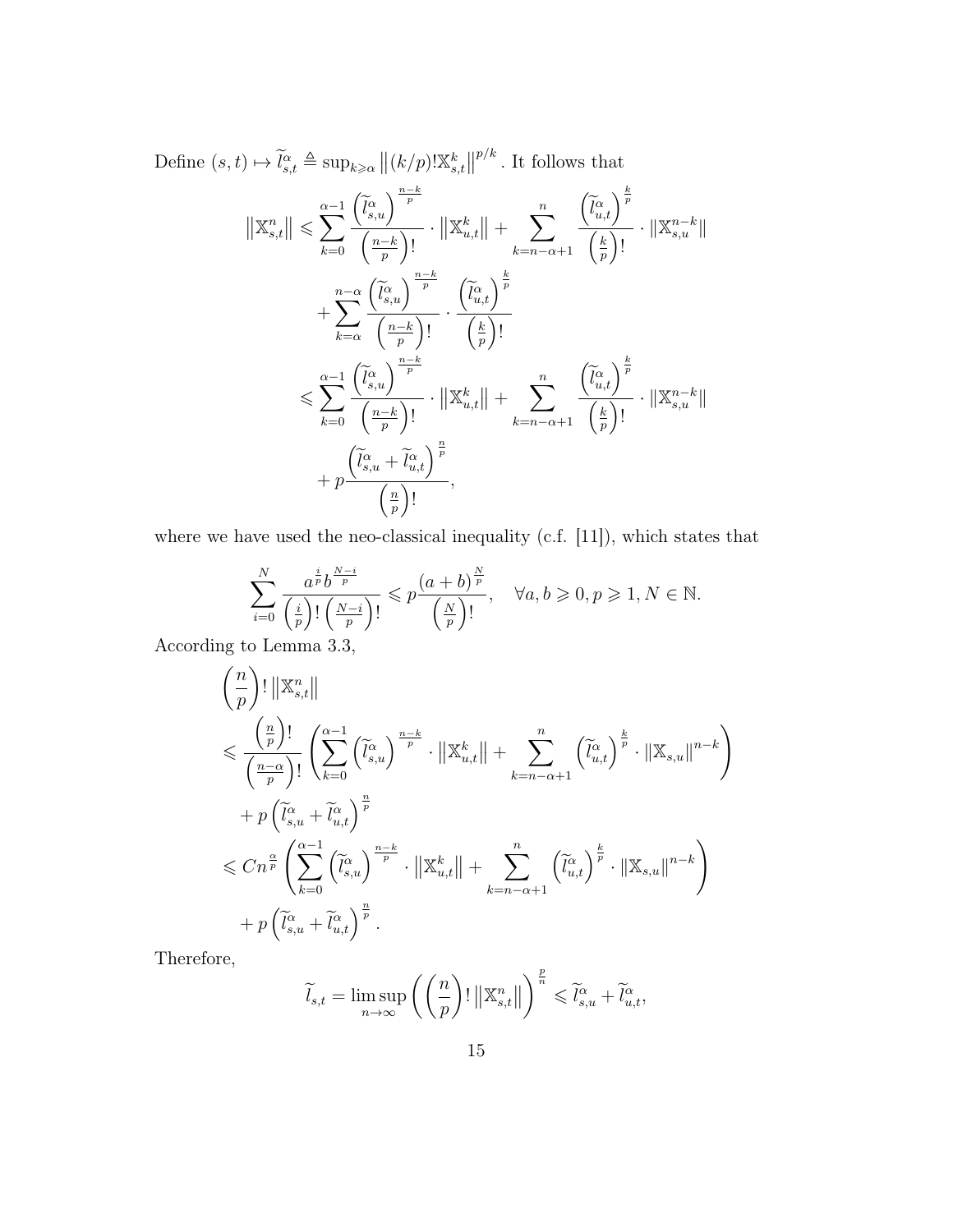where we have used the simple fact that

$$
\lim_{n \to \infty} \left( \left( \lambda a^{\frac{n}{p}} + \mu b^{\frac{n}{p}} \right) n^{\nu} + \left( a + b \right)^{\frac{n}{p}} \right)^{\frac{p}{n}} = a + b
$$

for any  $\lambda, \mu, \nu, a, b, p > 0$  (note that  $l_{s,u}^{\alpha}, l_{u,t}^{\alpha} > 0$  according to our assumption). Now the result follows from taking  $\alpha \to \infty$ .  $\Box$ 

Remark 3.2. Typically if  $p \geq 1$  is the roughness of **X**, then from Lyons' extension theorem we know that  $L_{s,t}$  is finite.

**Theorem 3.1.** Let the tensor products over  $\mathbb{R}^d$  be equipped with given admissible norms, under which each element of the standard basis  $\{e_1, \dots, e_d\}$  of  $\mathbb{R}^d$  has norm one. Then  $\widetilde{L}_{s,t}$  is almost surely a deterministic constant which is bounded above by  $d^2(t-s)$ .

*Proof.* For  $m \geq 1$ , consider the dyadic partition

$$
t_i^m \triangleq s + \frac{i}{2^m}(t - s), \quad i = 0, \cdots, 2^m.
$$

According to Proposition 3.2, we know that pathwisely

$$
\widetilde{L}_{s,t} \leqslant \sum_{i=1}^{2^m} \widetilde{L}_{t_{i-1}^m,t_i^m} = 2^{-m} \sum_{i=1}^{2^m} 2^m \widetilde{L}_{t_{i-1}^m,t_i^m}.
$$

On the one hand, by the Brownian scaling, for each i,  $2^m \tilde{L}_{t_{i-1}^m, t_i^m}$  has the same distribution as  $\widetilde{L}_{s,t}$ . In particular, by Proposition 3.1, it is bounded above by  $d^2(t-s)$  almost surely. On the other hand, the family  $\{2^m \widetilde{L}_{t_{i-1}^m, t_i^m}: 1 \leq i \leq 2^m\}$ are independent. According to the weak law of large numbers, we conclude that

$$
2^{-m} \sum_{i=1}^{2^m} 2^m \widetilde{L}_{t_{i-1}^m, t_i^m} \to \mathbb{E}\left[\widetilde{L}_{s,t}\right]
$$

in probability. By taking an almost surely convergent subsequence, we obtain that

$$
\widetilde{L}_{s,t} \leqslant \mathbb{E}\left[\widetilde{L}_{s,t}\right]
$$

almost surely. This certainly implies that  $\widetilde{L}_{s,t} = \mathbb{E}\left[\widetilde{L}_{s,t}\right]$  almost surely.  $\Box$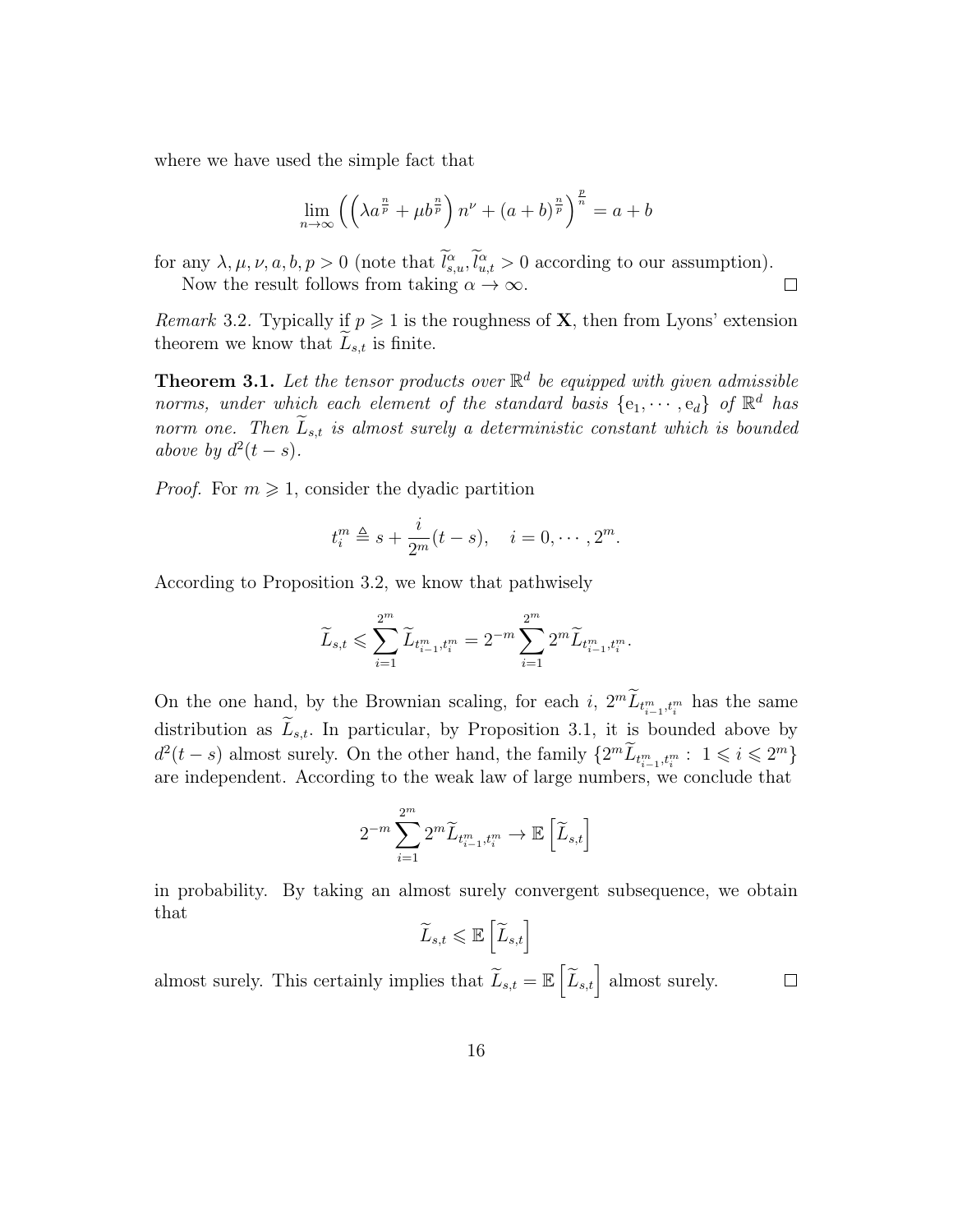Remark 3.3. Although the fact of  $\tilde{L}_{s,t}$  being a deterministic constant is a result of independent increments for Brownian motion, it is not clear that any simple type of 0-1 law argument could apply.

**Corollary 3.1.** Under the assumption of Theorem 3.1, there exists a constant  $\kappa_d$ depending on d, such that for each pair of  $s < t$ , with probability one we have  $L_{s,t} = \kappa_d(t-s).$ 

Proof. The result follows immediately from Theorem 3.1 and Brownian scaling.  $\Box$ 

Remark 3.4. We should emphasize that the constant  $\kappa_d$  depends on the choice of given admissible norms on the tensor products.

We can further show that the P-null set arising from Corollary 3.1 associated with each pair of  $s < t$  can be chosen to be universal. This point will be very useful for applications to the level of the Brownian rough path (c.f. Section 6 below).

Proposition 3.3. With probability one, we have

$$
L_{s,t} = \kappa_d(t-s) \quad \text{for all } s < t.
$$

*Proof.* According to Proposition 3.1 and Corollary 3.1, there exists a  $\mathbb{P}\text{-null}$  set  $\mathcal N$ , such that for all  $\omega \notin \mathcal N$ , we have

$$
\max \left\{ L'_{r_1, r_2}(\omega), \ L''_{r_1, r_2}(\omega) \right\} \leq d^2(r_2 - r_1)
$$

and

$$
\widetilde{L}_{r_1,r_2}(\omega) = \kappa_d(r_2 - r_1)
$$

for all  $r_1, r_2 \in \mathbb{Q}$  with  $r_1 < r_2$ , where

$$
L'_{r_1,r_2} \triangleq \limsup_{n \to \infty} \left( \left( \frac{n}{2} \right)! \sup_{r_1 \leq u \leq r_2} \left\| \mathbb{B}^n_{r_1,u} \right\| \right)^{\frac{2}{n}},
$$
  

$$
L''_{r_1,r_2} \triangleq \limsup_{n \to \infty} \left( \left( \frac{n}{2} \right)! \sup_{r_1 \leq u \leq r_2} \left\| \mathbb{B}^n_{u,r_2} \right\| \right)^{\frac{2}{n}}.
$$

Now fix  $\omega \notin \mathcal{N}$  and let  $s < r$  with  $r \in \mathbb{Q}$ . For arbitrary  $r_1, r_2 \in \mathbb{Q}$  with  $r_1 < s < r_2$ , we know that

$$
\kappa_d(r - r_1) = \widetilde{L}_{r_1,r}(\omega)
$$
  
\n
$$
\leq \widetilde{L}_{r_1,s}(\omega) + \widetilde{L}_{s,r}(\omega)
$$
  
\n
$$
\leq L'_{r_1,r_2}(\omega) + \widetilde{L}_{s,r}(\omega)
$$
  
\n
$$
\leq d^2(r_2 - r_1) + \widetilde{L}_{s,r}(\omega).
$$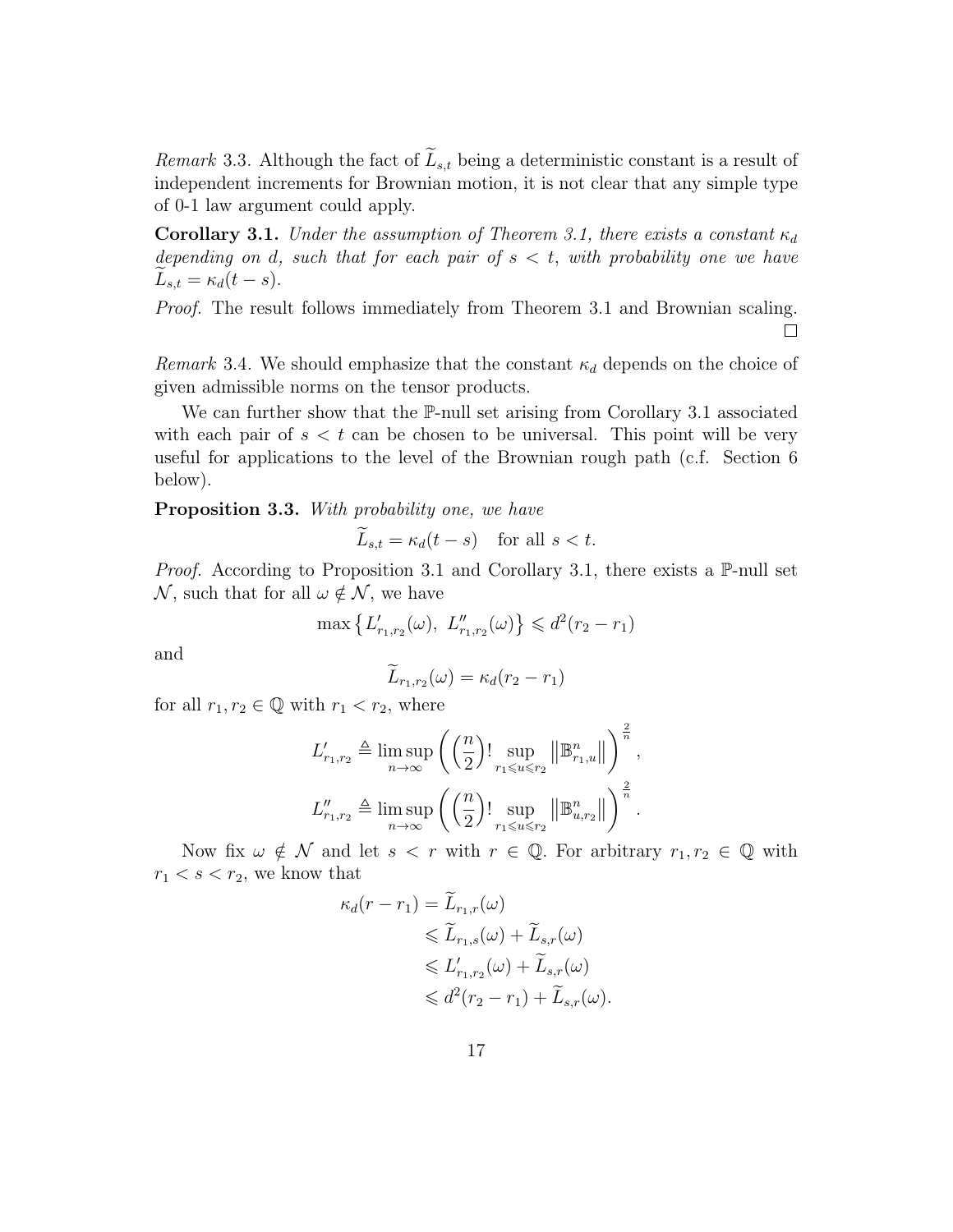By letting  $r_1 \uparrow s$  and  $r_2 \downarrow s$  along rational times, we obtain that

$$
\widetilde{L}_{s,r}(\omega) \geqslant \kappa_d(r-s).
$$

Similarly, from

$$
\widetilde{L}_{s,r}(\omega) \leq \widetilde{L}_{s,r_2}(\omega) + \widetilde{L}_{r_2,r}(\omega)
$$
\n
$$
\leq L''_{r_1,r_2}(\omega) + \widetilde{L}_{r_2,r}(\omega)
$$
\n
$$
\leq d^2(r_2 - r_1) + \kappa_d(r - r_2),
$$

we conclude that

$$
\widetilde{L}_{s,r}(\omega)\leqslant \kappa_d(r-s).
$$

Therefore,

$$
\widetilde{L}_{s,r}(\omega)=\kappa_d(r-s).
$$

By repeating the same argument, we conclude that for all  $s < t$ ,

$$
\widetilde{L}_{s,t}(\omega) = \kappa_d(t-s).
$$

 $\Box$ 

## 4 The second part of the main result: the lower estimate

For given admissible tensor norms, from the last section we know that with probability one,

$$
\widetilde{L}_{s,t} = \kappa_d(t-s),
$$

where  $\kappa_d$  is a deterministic constant depending only on the dimension d of Brownian motion, which is bounded above by  $d^2$ . It is not even clear that  $\kappa_d$  should be strictly positive. In this section, we are going to establish a lower estimate of  $\kappa_d$  under the projective tensor norm by applying the technique of hyperbolic development which was introduced by Hambly and Lyons in their remarkable paper [10]. In the next section, we shall see that the positivity of  $\kappa_d$  reflects certain non-degeneracy properties of the Brownian rough path.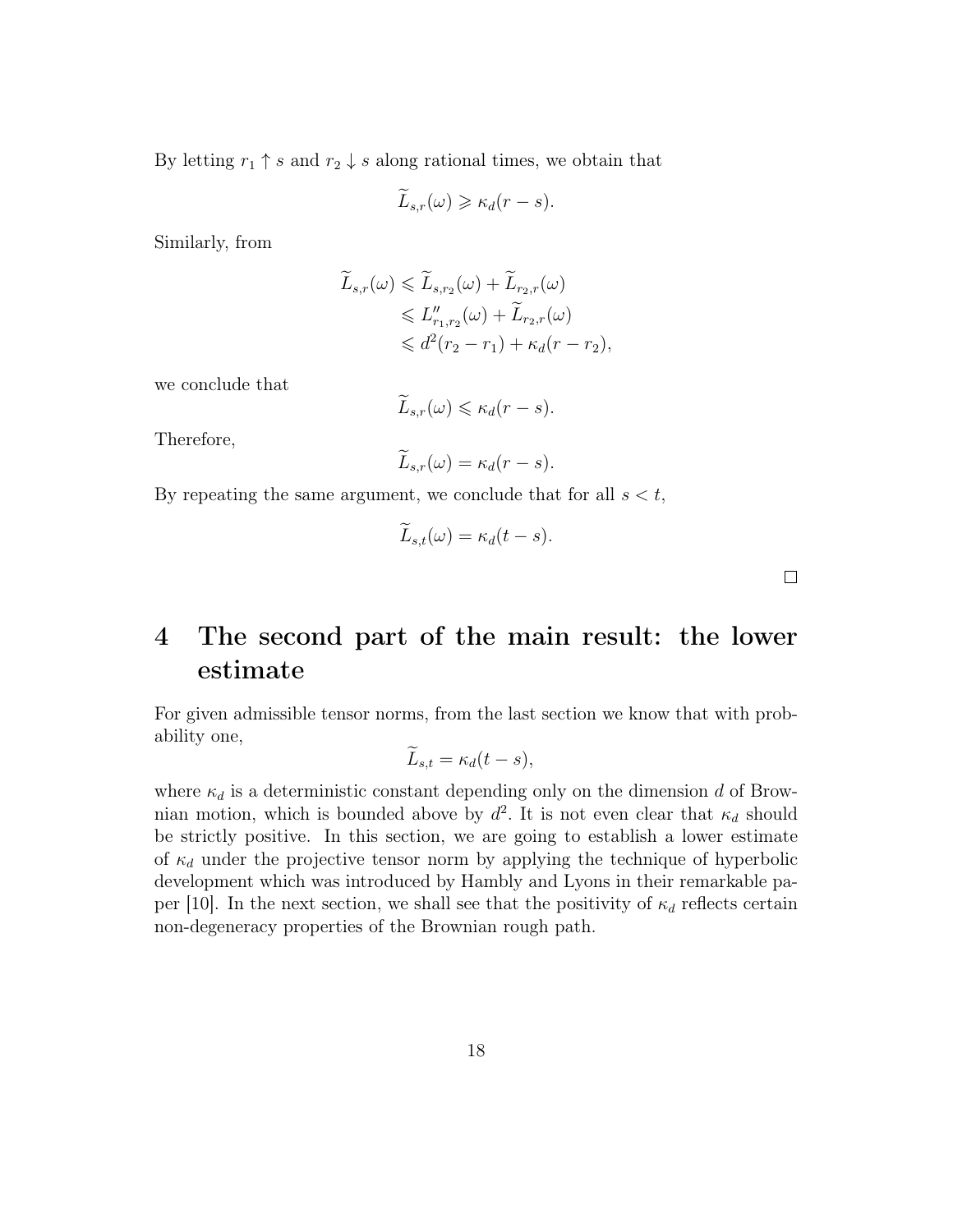#### 4.1 The hyperbolic development of a regular path

Before study the Brownian signature, let us first summarize the fundamental idea of hyperbolic development in the deterministic context for regular paths. We present proofs of a few results which seems not appearing in the literature. For an expository review on hyperbolic geometry, we refer the reader to the wonderful survey [4].

Let  $\mathbb{H}^d$   $(d \geqslant 2)$  be the complete, connected and simply-connected d-dimensional Riemannian manifold with constant sectional curvature −1. For computational convenience, we choose the hyperboloid model. In particular,  $\mathbb{H}^d$  is defined to be the submanifold  $\{x \in \mathbb{R}^{d+1} : x * x = -1, x^{d+1} > 0\}$ , where  $*$  is the Minkowski metric on  $\mathbb{R}^{d+1}$  given by

$$
x * y \triangleq \sum_{i=1}^{d} x^{i} y^{i} - x^{d+1} y^{d+1}.
$$

The Minkowski metric induces a Riemannian metric on  $\mathbb{H}^d$  which gives it the desired hyperbolic structure. For  $x, y \in \mathbb{H}^d$ , one can show that

$$
\cosh \rho(x, y) = -x * y,\tag{4.1}
$$

where  $\rho(x, y)$  is the hyperbolic distance between x and y.

It is known that the isometry group  $SO(d, 1)$  of  $\mathbb{H}^d$  is the space of  $(d+1) \times$  $(d+1)$ -invertible matrices  $\Gamma$  such that  $\Gamma^{-1} = J\Gamma^* J$  and  $\Gamma_{d+1}^{d+1} > 0$ , where  $J \triangleq$ diag(1,  $\cdots$ , 1, -1). The Lie algebra so(d, 1) of SO(d, 1) is the space of  $(d+1) \times$  $(d+1)$ -matrices A of the form

$$
A = \left(\begin{array}{cc} A_0 & b \\ b^* & 0 \end{array}\right)
$$

where  $A_0$  is an antisymmetric  $d \times d$ -matrix and  $b \in \mathbb{R}^d$ .

Define a linear map  $F: \mathbb{R}^d \to \text{so}(d, 1)$  by

$$
F(x) \triangleq \left( \begin{array}{cccc} 0 & \cdots & 0 & x^1 \\ \vdots & \ddots & \vdots & \vdots \\ 0 & \cdots & 0 & x^d \\ x^1 & \cdots & x^d & 0 \end{array} \right), \quad x = (x^1, \cdots, x^d) \in \mathbb{R}^d.
$$

Given a continuous path  $\gamma: [0,1] \to \mathbb{R}^d$  with bounded variation, consider the linear ordinary differential equation

$$
\begin{cases} d\Gamma_t = \Gamma_t F(d\gamma_t), \quad t \in [0, 1], \\ \Gamma_0 = \mathcal{I}_{d+1}. \end{cases}
$$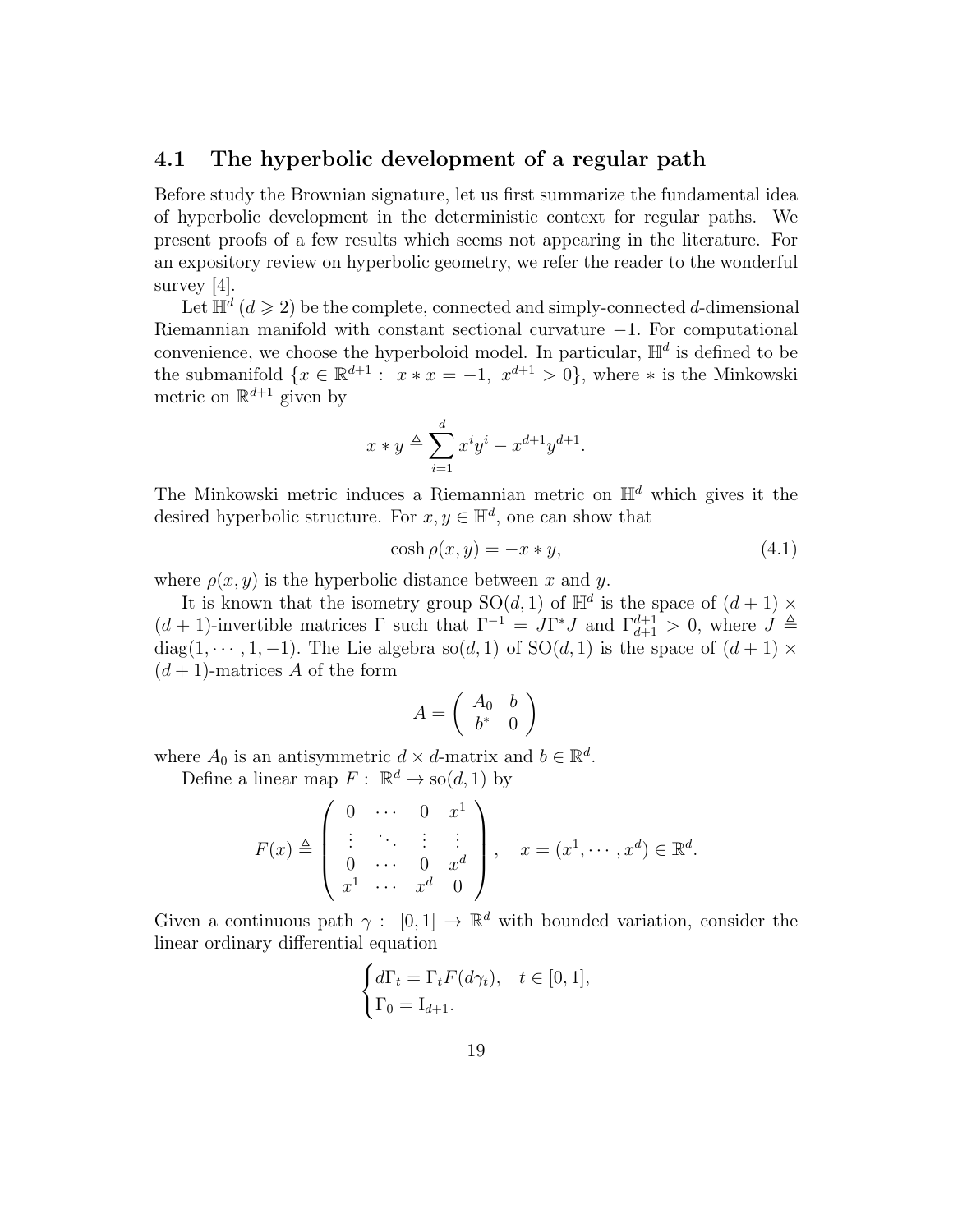The solution  $\Gamma_t$  defines a continuous path with bounded variation in the isometry group  $SO(d, 1)$ . Explicitly, by Picard's iteration, we see that

$$
\Gamma_t = \sum_{n=0}^{\infty} \int_{0 < t_1 < \dots < t_n < t} F(d\gamma_{t_1}) \dotsm F(d\gamma_{t_n}) = \sum_{n=0}^{\infty} F^{\otimes n} \left(\gamma_{0,t}^n\right). \tag{4.2}
$$

Define  $X_t \triangleq \Gamma_t o$ , where  $o = (0, \dots, 0, 1)^* \in \mathbb{H}^d$ .

**Definition 4.1.**  $\Gamma_t$  is called the *Cartan development* of  $\gamma_t$  onto  $SO(d,1)$ .  $X_t$  is called the *hyperbolic development* of  $\gamma_t$  onto  $\mathbb{H}^d$ .

The reason of expecting a lower estimate of  $\kappa_d$  in our Brownian setting from the hyperbolic development is quite related to the philosophy in the deterministic setting. To be precise, define

$$
\widetilde{l} \triangleq \sup_{n \geq 1} \left( n! \|g_n\|_{\text{proj}} \right)^{\frac{1}{n}} \leqslant \|\gamma\|_{1-\text{var}},\tag{4.3}
$$

where  $g_n \triangleq \int_{0 \le t_1 \le \dots \le t_n \le 1} d\gamma_{t_1} \otimes \dots \otimes d\gamma_{t_n}$  is the *n*-th component of the signature of  $\gamma$ , and  $\|\cdot\|_{\text{proj}}$  is the projective tensor norm induced by the Euclidean norm on  $\mathbb{R}^d$ .

Remark 4.1. Let  $g = (1, g_1, g_2, \cdots)$  be a group-like element. From the shuffle product formula,

$$
g_k^{\otimes n} = \sum_{\sigma \in \mathcal{S}(k,\cdots,k)} \mathcal{P}^{\sigma}(g_{nk}).
$$

Therefore,

$$
||g_k||_{\text{proj}}^n \leqslant \frac{(nk)!}{(k!)^n} ||g_{nk}||_{\text{proj}}.
$$

It follows that

$$
(k! \|g_k\|_{\text{proj}})^{\frac{1}{k}} \leq ( (nk)! \|g_{nk}\|_{\text{proj}})^{\frac{1}{nk}}, \quad \forall n, k \geq 1.
$$

Therefore, we conclude that

$$
\sup_{n\geq 1} (n! \|g_n\|_{\text{proj}})^{\frac{1}{n}} = \limsup_{n\to\infty} (n! \|g_n\|_{\text{proj}})^{\frac{1}{n}}.
$$

This is indeed true for any given admissible norms. A similar statement with a fractional factorial normalization (which naturally corresponds to the rough path situation) is not true. Indeed, considering the Brownian motion case, we have

$$
\sup_{n\geq 1}\left(\left(\frac{n}{2}\right)! \|\mathbb{B}_{0,1}^n\|_{\text{proj}}\right)^{\frac{2}{n}} \geqslant \left(\left(\frac{1}{2}\right)! \|B_1 - B_0\|_{\mathbb{R}^d}\right)^2,
$$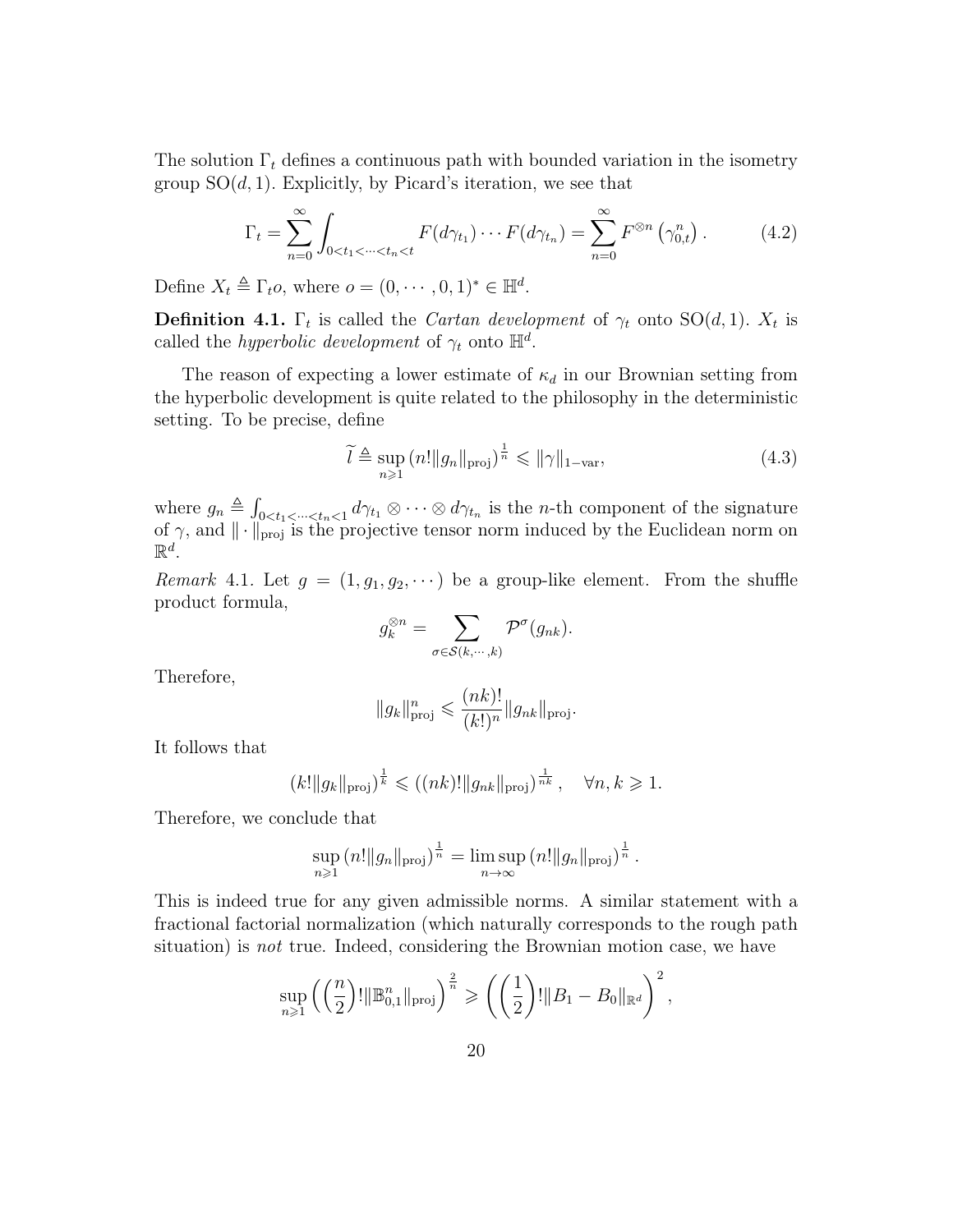while on the other hand, by Theorem 3.1,

$$
\limsup_{n\to\infty}\left(\left(\frac{n}{2}\right)! \|\mathbb{B}_{0,1}^n\|_{\text{proj}}\right)^{\frac{2}{n}} = \kappa_d
$$

for almost surely. Therefore, with positive probability the "sup" is not equal to the "limsup" for the Brownian signature.

Now suppose that  $\gamma$  is tree-reduced. There are essentially two cases in which the length conjecture  $l = ||\gamma||_{1-\text{var}}$  is known to be true: piecewise linear paths or  $C<sup>1</sup>$ -paths in constant speed parametrization with suitable modulus of continuity for the derivative.

The fundamental reason that the hyperbolic development yields the lower bound  $l \geq \|\gamma\|_{1-\text{var}}$  is hidden in the following two key facts.

**Fact 1.** The hyperbolic development is length preserving. Moreover, if  $\gamma_t$  is piecewise linear, then its hyperbolic development  $X_t$  is piecewise geodesic with the same intersection angles as those of  $\gamma_t$ .

Proof. We first show that the Cartan development is length preserving.

If  $\gamma_t$  is smooth, then the equation for  $\Gamma_t$  becomes

$$
\dot{\Gamma}_t = \Gamma_t F(\dot{\gamma}_t),
$$

and thus

$$
X_t = \Gamma_t \ o = \Gamma_t \left( \begin{array}{c} \gamma_t \\ 0 \end{array} \right).
$$

Since  $\Gamma_t$  is an isometry of  $\mathbb{H}^d$ , by identifying  $T_o\mathbb{H}^d \cong \mathbb{R}^d$ , we conclude that

$$
\parallel X_t \parallel_* = \left\Vert \begin{pmatrix} \dot{\gamma}_t \\ 0 \end{pmatrix} \right\Vert_* = \parallel \dot{\gamma}_t \parallel_{\text{Euclidean}},
$$

It follows that the hyperbolic length of  $X_t$  is the same as the Euclidean length of  $\gamma_t$ . The general bounded variation case can be proved by smooth approximation.

Next we show that the Cartan development of a piecewise linear path is a piecewise geodesic with the same intersection angles.

If  $\gamma_t = tv$  is a linear path, according to (4.2), it is easily seen that

$$
X_1^{d+1} = (\Gamma_1 o)^{d+1} = \sum_{n=0}^{\infty} \frac{\|v\|_{\text{Euclidean}}^{2n}}{(2n)!} = \cosh \|v\|_{\text{Euclidean}}.
$$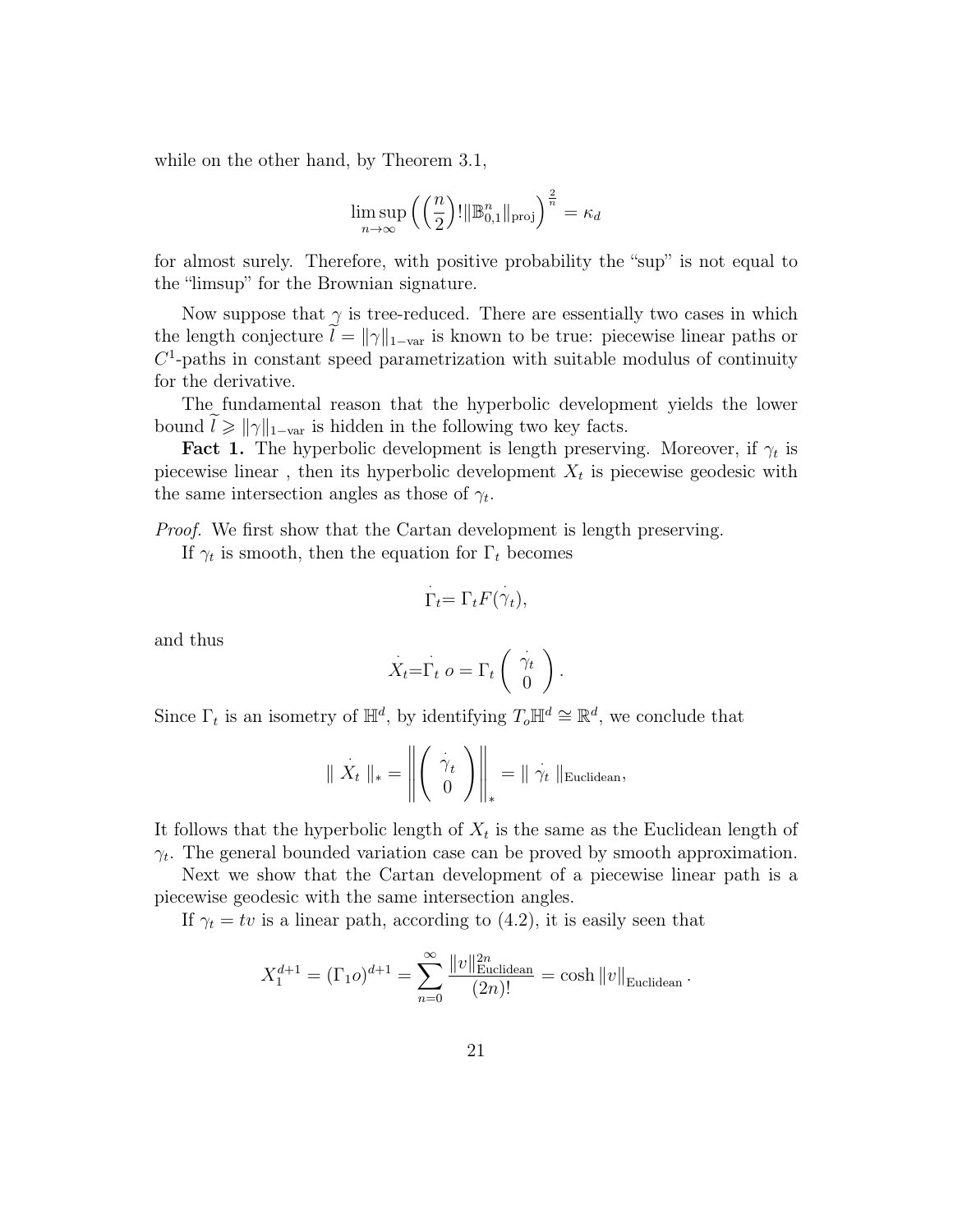From the identity (4.1), we know that

$$
\cosh \rho(X_1, o) = -X_1 * o = X_1^{d+1} = \cosh \|v\|_{\text{Euclidean}},
$$

which implies that

$$
\rho(X_1, o) = ||v||_{\text{Euclidean}} = ||\gamma||_{1-\text{var}}.
$$

Therefore, X is a geodesic in  $\mathbb{H}_d$ .

Now suppose that  $\gamma_t$  is piecewise linear over a partition  $P: 0 = t_0 < t_1 <$  $\cdots < t_{n+1} = 1$ , where  $\gamma_t = v_k \in \mathbb{R}^d$  for  $t \in [t_{k-1}, t_k]$ . Apparently, the Cartan development  $X_t$  of  $\gamma_t$  is a piecewise geodesic. Given  $1 \leq k \leq n$ , we have

$$
\dot{X}_{t_k-} = \Gamma_{t_{k-1}} \Gamma_{t_{k-1}}^{-1} \Gamma_{t_k} \begin{pmatrix} v_k \\ 0 \end{pmatrix} = \Gamma_{t_k} \begin{pmatrix} v_k \\ 0 \end{pmatrix},
$$

and

$$
\dot{X}_{t_k+} = \Gamma_{t_k} \left( \begin{array}{c} v_{k+1} \\ 0 \end{array} \right).
$$

Therefore,

$$
\langle v_k, v_{k+1} \rangle_{\text{Euclidean}} = \left\langle \begin{pmatrix} v_k \\ 0 \end{pmatrix}, \begin{pmatrix} v_{k+1} \\ 0 \end{pmatrix} \right\rangle_* = \left\langle X_{t_k-}, X_{t_k+} \right\rangle_*,
$$

This implies that the Cartan development preserves intersection angles.

 $\Box$ 

**Fact 2.** In a hyperbolic triangle with edges  $a, b, c > 0$ , we have  $a \geq b + c \log \frac{2}{1-\cos\theta_A}$ , where  $\theta_A$  is the angle opposite a.

Proof. The only point which requires some attention is the following fact: for  $\lambda > 0$ , if we consider triangles with the same angle  $\theta_A$ , and edges  $\lambda b, \lambda c$  with the corresponding  $a(\lambda)$ , then

$$
f(\lambda) \triangleq \lambda b + \lambda c - a(\lambda)
$$

is monotonely increasing in  $\lambda$ . Based on this fact, one finds the upper bound of  $b + c - a$  to be  $\lim_{\lambda \to \infty} (\lambda b + \lambda c - a(\lambda))$ , which can be computed by using the hyperbolic cosine law (c.f. Proof of Lemma 3.4 in [10])

To this end, it suffices to show that  $f'(\lambda) = b + c - a'(\lambda) \geqslant 0$ . By the first hyperbolic cosine law, we have

$$
\cosh a(\lambda) = \cosh \lambda b \cosh \lambda c - \sinh \lambda b \sinh \lambda c \cos \theta_A.
$$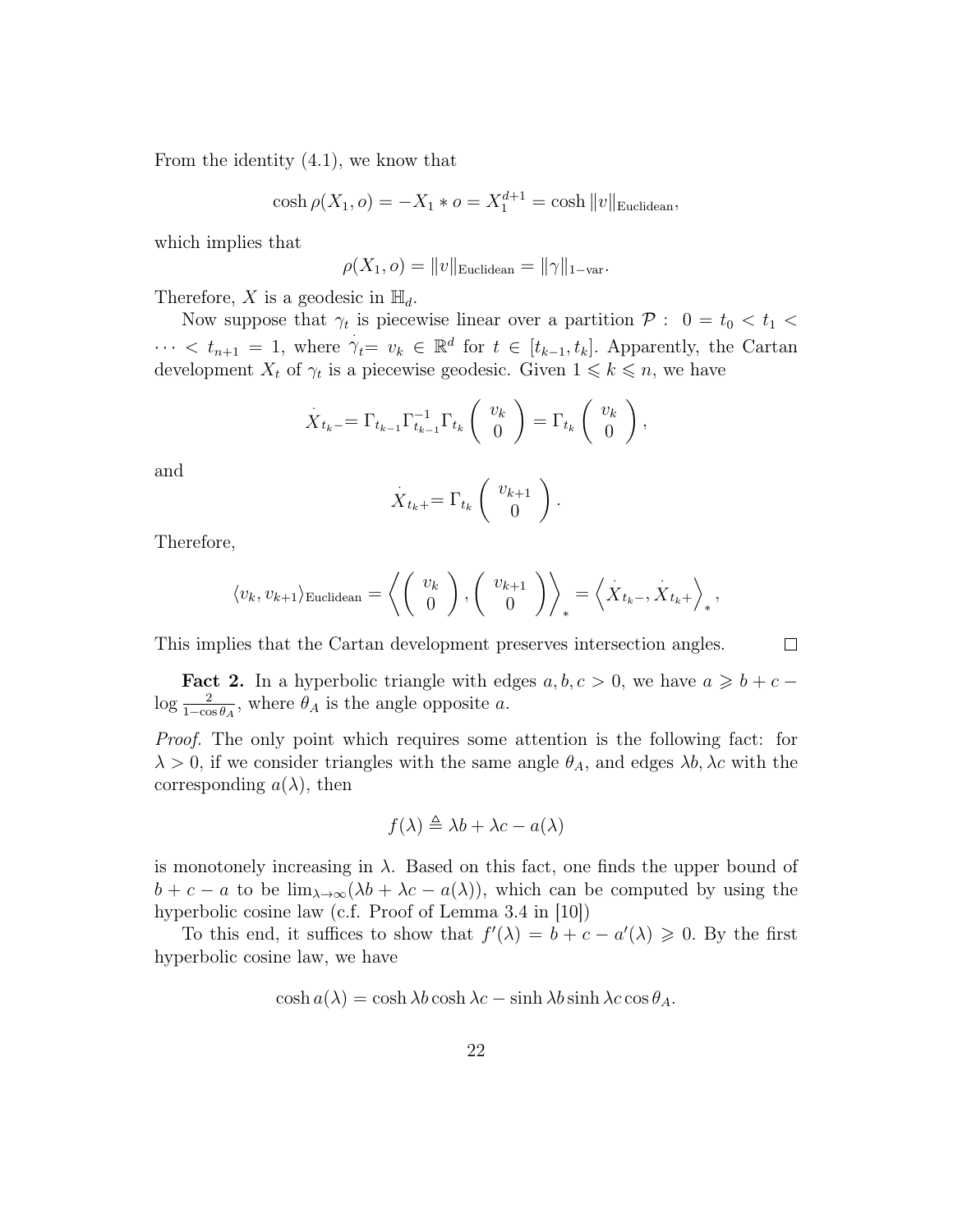Differentiating with respect to  $\lambda$ , we obtain that

$$
a'(\lambda)\sinh a(\lambda) = b(\sinh \lambda b \cosh \lambda c - r \cosh \lambda b \sinh \lambda c) + c(\cosh \lambda b \sinh \lambda c - r \sinh \lambda b \cosh \lambda c)
$$

where  $r \triangleq \cos \theta_A$ . For simplicity we write sinh = sh, cosh = ch. Now it suffices to show that

$$
b(\sh \lambda b \cdot \ch \lambda c - r \ch \lambda b \cdot \sh \lambda c) + c(\ch \lambda b \cdot \sh \lambda c - r \sh \lambda b \cdot \ch \lambda c) \leq (b + c)\sh a(\lambda).
$$

We use  $X, Y$  to denote the left and right hand sides respectively. From direct computation, we see that

$$
X^{2} = (b - cr)^{2} \sin^{2} \lambda b \cdot \text{ch}^{2} \lambda c + (c - br)^{2} \text{ch}^{2} \lambda b \cdot \text{sh}^{2} \lambda c + (2bc + 2bcr^{2} - 2b^{2}r - 2c^{2}r) \text{sh} \lambda b \cdot \text{ch} \lambda b \cdot \text{sh} \lambda c \cdot \text{ch} \lambda c,
$$

and

$$
Y^{2} = (b+c)^{2}((1+r)^{2}sh^{2}\lambda b \cdot sh^{2}\lambda c + sh^{2}\lambda b + sh^{2}\lambda c - 2rsh\lambda b \cdot ch\lambda b \cdot sh\lambda c \cdot ch\lambda c).
$$

By using  $\cosh^2 x - \sinh^2 x = 1$ , we obtain that

$$
\frac{Y^2 - X^2}{1+r} = 2bc(1+r)\sin^2\lambda b \cdot \sin^2\lambda c - 2bc(1+r)\sin\lambda b \cdot \cosh\lambda c \cdot \cosh\lambda c
$$

$$
+ (c^2(1-r) + 2bc)\sin^2\lambda b + (b^2(1-r) + 2bc)\sin^2\lambda c.
$$

Define  $g(r)$  to be the function in r given by the right hand side of the above equality. Then

$$
g(1) = 2bc(\sin \lambda b \cdot \cosh \lambda c - \cosh \lambda b \cdot \sin \lambda c)^{2} \geqslant 0.
$$

Moreover,

$$
g'(r) = -2bcsh\lambda b \cdot sh\lambda c \cdot ch\lambda (b - c) - c2sh2\lambda b - b2sh2\lambda c \leq 0.
$$

Therefore,  $g(r) \geq 0$  for  $r \in [-1, 1]$ , which implies that  $Y^2 \geq X^2$ . Since  $Y \geq 0$ , we conclude that  $Y \geqslant X$ .  $\Box$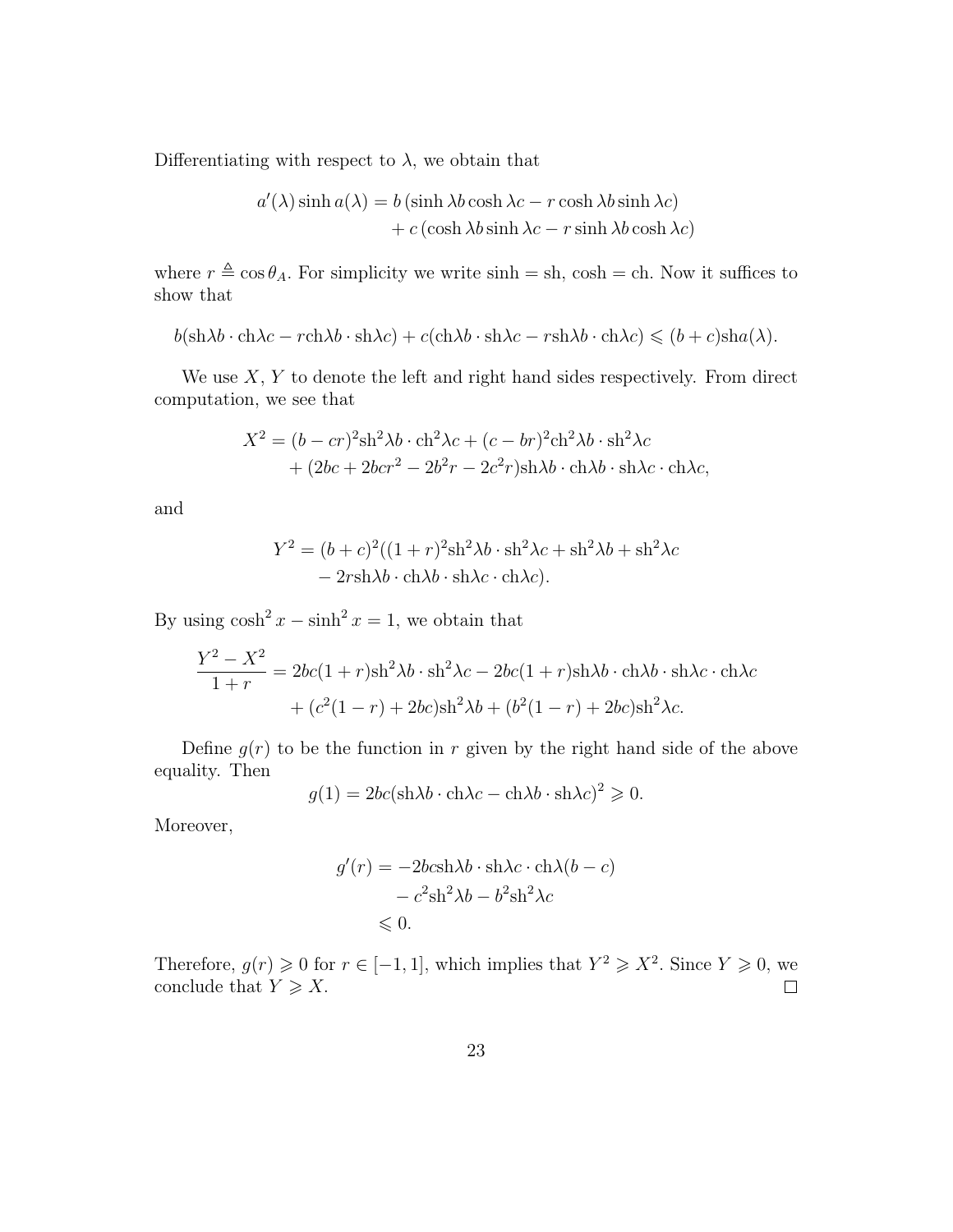Let  $\gamma : [0,1] \to \mathbb{R}^d$  be a tree-reduced path with bounded variation. From (4.1) and the explicit formula for the Cartan development, it is not hard to see that (see also (4.6) below), for each  $\lambda > 0$ ,

$$
\cosh \rho(X_1^{\lambda}, o) = \sum_{n=0}^{\infty} \lambda^{2n} \int_{0 < t_1 < \dots < t_{2n} < 1} \langle d\gamma_{t_1}, d\gamma_{t_2} \rangle \dots \langle d\gamma_{t_{2n-1}}, d\gamma_{t_{2n}} \rangle \le \cosh \lambda \widetilde{l},
$$

where  $\tilde{l}$  is defined by (4.3),  $\gamma_t^{\lambda} \triangleq \lambda \gamma_t$  ( $0 \leq t \leq$ ) is the path obtained by rescaling  $\gamma$  by the factor  $\lambda$ , and  $X_t^{\lambda}$  is the hyperbolic development of  $\gamma_t^{\lambda}$ . In particular, we see that  $\lambda \widetilde{l} \geqslant \rho(X_1^{\lambda}, o)$ .

The previous Fact 2 tells us that for all two-edge piecewise geodesic paths  $Y: [0, 1] \to \mathbb{H}^d$  with fixed intersection angle  $0 < \theta < \pi$ , the distance between hyperbolic length of Y and  $\rho(Y_1, o)$  is uniformly bounded by a constant depending on  $\theta$ . Now suppose that  $\gamma: [0,1] \to \mathbb{R}^d$  is a two-edge piecewise linear path with intersection angle  $0 < \theta < \pi$ . Fact 1 and 2 together implies that

$$
0 \le \lambda \|\gamma\|_{1-\text{var}} - \rho\left(X_1^{\lambda}, o\right) \le K(\theta) \triangleq \log \frac{2}{1 - \cos \theta}
$$

uniformly in  $\lambda > 0$ . In particular,

$$
\lim_{\lambda \to \infty} \frac{\rho\left(X_1^{\lambda}, o\right)}{\lambda} = \|\gamma\|_{1-\text{var}},\tag{4.4}
$$

,

from which we obtain the desired estimate  $\tilde{l} \geq ||\gamma||_{1-\text{var}}$ . It is important to note that the angle  $\theta$  captures the tree-reduced nature of  $\gamma$  in this simple case. Indeed, if  $\theta = 0$ ,  $K(\theta) = +\infty$ .

With some effort, the previous argument extends to tree-reduced piecewise linear paths with minimal intersection angle given by  $\theta > 0$ . In this case, one can obtain an estimate of the form

$$
0 \leq \lambda \|\gamma\|_{1-\text{var}} - \rho\left(X_1^{\lambda}, o\right) \leq N \cdot \Lambda(\theta)
$$

uniformly in  $\lambda > 0$ , where N is the number of edges of  $\gamma$  and  $\Lambda(\theta)$  is a constant depending only  $\theta$  (which explodes as  $\theta \downarrow 0$ ). We again obtain (4.4) and thus the desired estimate. Here  $\theta > 0$  captures the tree-reduced nature of  $\gamma$ . With some further delicate analysis, one can establish a similar estimate for a path  $\gamma: [0,1] \to \mathbb{R}^d$  which is continuously differentiable when parametrized at constant speed. The estimate takes the form

$$
0 \leq \lambda \|\gamma\|_{1-\text{var}} - \rho(X_1^{\lambda}, o) \leq C_1 \lambda \|\gamma\|_{1-\text{var}} \delta_{\gamma} \left(\frac{C_2}{\lambda}\right)^2
$$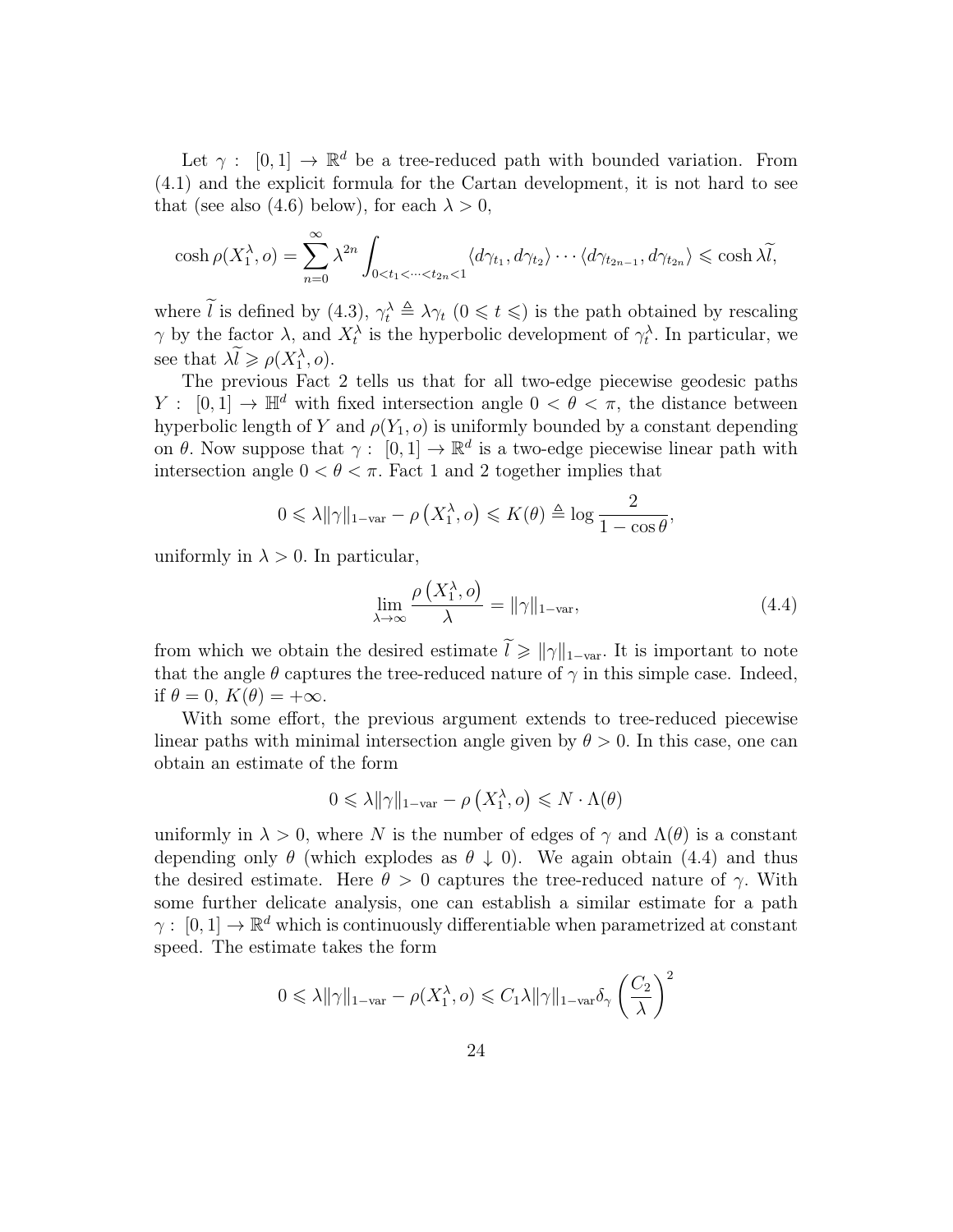provided that  $\lambda$  is large, where  $C_1, C_2$  are universal constants and  $\delta_{\gamma}(\cdot)$  is the modulus of continuity for  $\dot{\gamma}$ . In particular, we again obtain (4.4) and thus the desired estimate. Here the existence of modulus of continuity for  $\dot{\gamma}$  already implies that  $\gamma$  is tree-reduced implicitly. In any case, the fundamental reason which makes the technique of hyperbolic development work is hidden in the nature of Fact 1 and 2.

If one is attempting to attack the length conjecture  $\tilde{l} = ||\gamma||_{1-\text{var}}$  for a general tree-reduced path with bounded variation by using the idea of hyperbolic development, it seems that a crucial point is to find a quantity  $\omega_{\gamma}$ , a certain kind of "modulus of continuity", which on the one hand captures the tree-reduced nature of  $\gamma$  quantitatively, and on the other hand can be used to control the growth of  $\lambda \mapsto \lambda \|\gamma\|_{1-\text{var}} - \rho(X_1^{\lambda}, o)$  (difference between hyperbolic length and hyperbolic distance for the rescaled path). Up to the current point, this fascinating and challenging problem remains unsolved.

### 4.2 The hyperbolic development of Brownian motion and a lower estimate for  $\kappa_d$

In spite of the huge difficulty in obtaining lower estimates of the hyperbolic distance function in the general deterministic setting, it is surprising that a simple martingale argument will give us a meaningful lower estimate for the hyperbolic development of Brownian motion. In particular, we can obtain a lower estimate on the constant  $\kappa_d$ .

From now on, we assume that  $\mathbb{R}^d$  is equipped with the  $l^p$ -norm for some given  $1 \leqslant p \leqslant 2$ , and the tensor products over  $\mathbb{R}^d$  are equipped with the associated projective tensor norms.

The following characterization of projective tensor norms is important for us.

**Lemma 4.1.** For each  $\xi \in (\mathbb{R}^d)^{\otimes n}$ , we have

 $\|\xi\|_{\text{proj}} = \sup \{|\Phi(\xi)| : \Phi \in L(\mathbb{R}^d, \cdots, \mathbb{R}^d; \mathbb{R}^1), \|\Phi\| \leq 1\},\$ 

where we identify  $L(\mathbb{R}^d, \dots, \mathbb{R}^d; \mathbb{R}^1)$  with  $((\mathbb{R}^d)^{\otimes n})^*$  through the universal property, and

$$
\|\Phi\| \triangleq \inf \{C \geq 0 : |\Phi(v_1, \dots, v_n)| \leq C \|v_1\| \dots \|v_n\| \quad \forall v_1, \dots, v_n \in \mathbb{R}^d \}.
$$

*Proof.* See [17], Identity  $(2.3)$ .

 $\Box$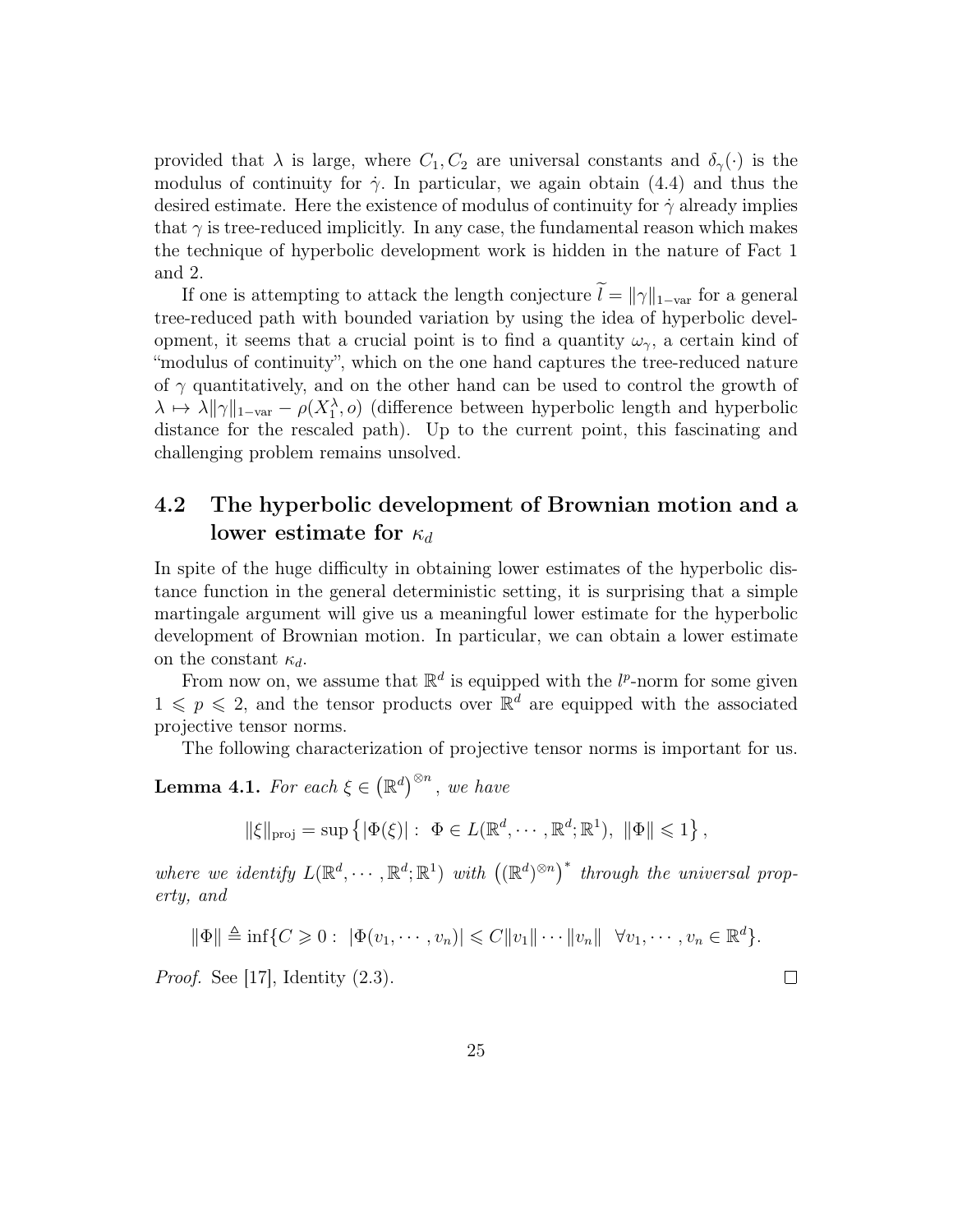Let  $B_t = (B_t^1, \dots, B_t^d)$  be a *d*-dimensional Brownian motion. We define

$$
\widetilde{L}_t \triangleq \limsup_{n \to \infty} \left( \left( \frac{n}{2} \right)! \|\mathbb{B}_{0,t}^n\|_{\text{proj}} \right)^{\frac{2}{n}}.
$$

For each  $\lambda > 0$ , we consider the Cartan development

$$
\begin{cases} d\Gamma_t^{\lambda} = \lambda \Gamma_t^{\lambda} F(\circ dB_t), & t \geq 0, \\ \Gamma_0^{\lambda} = \mathcal{I}_{d+1}, \end{cases}
$$

of  $\lambda \cdot B_t$ , where the differential equation is understood in the Stratonovich sense. Let  $X_t^{\lambda} \triangleq \Gamma_t^{\lambda}$  be the hyperbolic development of  $\lambda \cdot B_t$ . Since  $B_t$  has a canonical lifting as geometric rough paths, from the universal limit theorem for rough differential equations, we see that  $\Gamma_t^{\lambda}$  defines a path on the isometry group  $SO(d, 1)$ and hence  $X_t^{\lambda}$  is a path on  $\mathbb{H}^d$  starting at o.

Picard's iteration again shows that

$$
\Gamma_t^{\lambda} = \sum_{n=0}^{\infty} \lambda^n \int_{0 < t_1 < \dots < t_n < t} F(\circ dB_{t_1}) \dotsm F(\circ dB_{t_n}).\tag{4.5}
$$

Define  $h_t^{\lambda} \triangleq (X_t^{\lambda})^{d+1}$  to be the hyperbolic height of  $X_t^{\lambda}$  (the last coordinate of  $X_t^{\lambda}$ . It follows from (4.1), (4.5) and the definition of F that

$$
h_t^{\lambda} = \cosh \rho(X_t^{\lambda}, o)
$$
  
= 
$$
\sum_{n=0}^{\infty} \lambda^n \int_{0 < t_1 < \dots < t_n < t} (F(\circ dB_{t_1}) \cdots F(\circ B_{t_n}) o)^{d+1}
$$
  
= 
$$
\sum_{n=0}^{\infty} \lambda^{2n} \int_{0 < t_1 < \dots < t_n < t} \langle \circ dB_{t_1}, \circ dB_{t_2} \rangle \cdots \langle \circ dB_{t_{2n-1}}, \circ dB_{t_{2n}} \rangle, \qquad (4.6)
$$

The following result shows that the quantity  $\widetilde{L}_t$  can be controlled from below in terms of the asymptotics of  $h_t^{\lambda}$  as  $\lambda \to \infty$ .

Proposition 4.1. With probability one, we have

$$
\limsup_{\lambda \to \infty} \frac{1}{\lambda^2} \log h_t^{\lambda} \leq \widetilde{L}_t, \quad \forall t \geq 0.
$$

*Proof.* For each  $n \geq 1$ , define a real-valued 2n-linear map  $\Phi_n$  over  $\mathbb{R}^d$  by

$$
\Phi_n(v_1,\dots,v_{2n})\triangleq \langle v_1,v_2\rangle \cdots \langle v_{2n-1},v_{2n}\rangle, \quad v_1,\dots,v_{2n}\in \mathbb{R}^d.
$$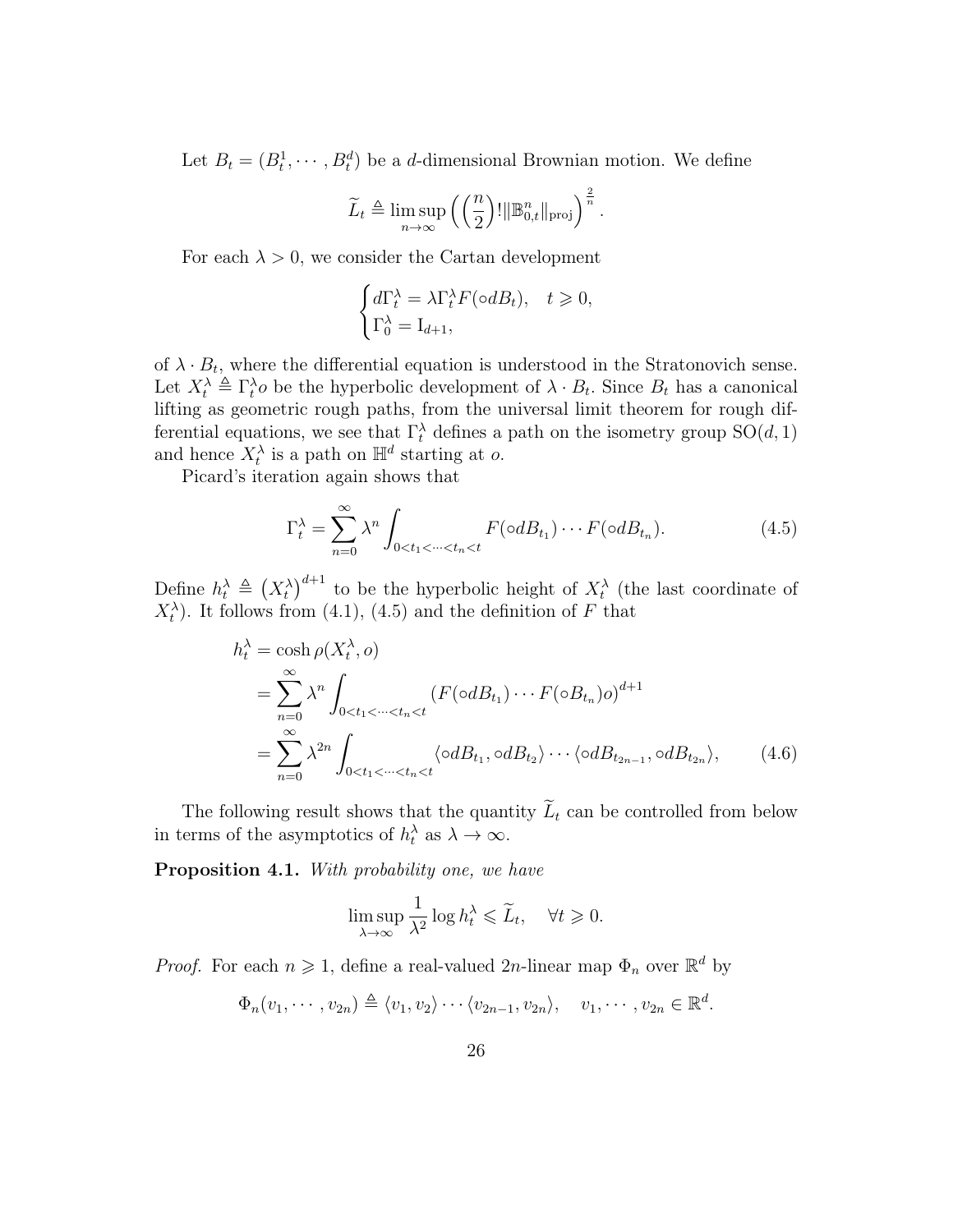Since we are taking the  $l^p$ -norm on  $\mathbb{R}^d$  for  $1 \leqslant p \leqslant 2$ , we see that

$$
|\Phi_n(v_1, \dots, v_{2n})| \leq ||v_1||_{l^2} \dots ||v_{2n}||_{l^2}
$$
  

$$
\leq ||v_1||_{l^p} \dots ||v_{2n}||_{l^p}.
$$

In particular,  $\|\Phi_n\|\leqslant 1.$  Therefore, by Lemma 4.1, we have

$$
\left| \int_{0 < t_1 < \dots < t_n < t} \langle \circ dB_{t_1}, \circ dB_{t_2} \rangle \cdots \langle \circ dB_{t_{2n-1}}, \circ dB_{t_{2n}} \rangle \right| = |\Phi_n(\mathbb{B}_{0,t}^{2n})| \leq \|\mathbb{B}_{0,t}^{2n}\|_{\text{proj}}.
$$

Now for each  $\alpha \geq 1$ , define

$$
\widetilde{L}_t^{\alpha} \triangleq \sup_{n \geq \alpha} \left( \left( \frac{n}{2} \right)! \|\mathbb{B}_{0,t}^n\|_{\text{proj}} \right)^{\frac{2}{n}}.
$$

It follows that

$$
h_t^{\lambda} \leqslant \sum_{n=0}^{\infty} \lambda^{2n} \|\mathbb{B}_{0,t}^{2n}\|_{\text{proj}}
$$
  
= 
$$
\sum_{n=0}^{\alpha-1} \lambda^{2n} \|\mathbb{B}_{0,t}^{2n}\|_{\text{proj}} + \sum_{n=\alpha}^{\infty} \lambda^{2n} \|\mathbb{B}_{0,t}^{2n}\|_{\text{proj}}
$$
  

$$
\leqslant \sum_{n=0}^{\alpha-1} \lambda^{2n} \|\mathbb{B}_{0,t}^{2n}\|_{\text{proj}} + \sum_{n=\alpha}^{\infty} \lambda^{2n} \cdot \frac{(\tilde{L}_t^{2\alpha})^n}{n!}
$$
  
= 
$$
\exp\left(\lambda^2 \tilde{L}_t^{2\alpha}\right) + \sum_{n=0}^{\alpha-1} \lambda^{2n} \left(\|\mathbb{B}_{0,t}^{2n}\|_{\text{proj}} - \frac{(\tilde{L}_t^{2\alpha})^n}{n!}\right).
$$

Therefore,

$$
\limsup_{\lambda \to \infty} \frac{1}{\lambda^2} \log h_t^{\lambda}
$$
\n
$$
\leq \lim_{\lambda \to \infty} \frac{1}{\lambda^2} \log \left( \exp \left( \lambda^2 \widetilde{L}_t^{2\alpha} \right) + \sum_{n=0}^{\alpha-1} \lambda^{2n} \left( \| \mathbb{B}_{0,t}^{2n} \|_{\text{proj}} - \frac{\left( \widetilde{L}_t^{2\alpha} \right)^n}{n!} \right) \right)
$$
\n
$$
= \widetilde{L}_t^{2\alpha}.
$$

Since  $\alpha$  is arbitrary, we conclude that

$$
\limsup_{\lambda \to \infty} \frac{1}{\lambda^2} \log h_t^{\lambda} \le \inf_{\alpha \ge 1} \widetilde{L}_t^{2\alpha} = \widetilde{L}_t.
$$

 $\Box$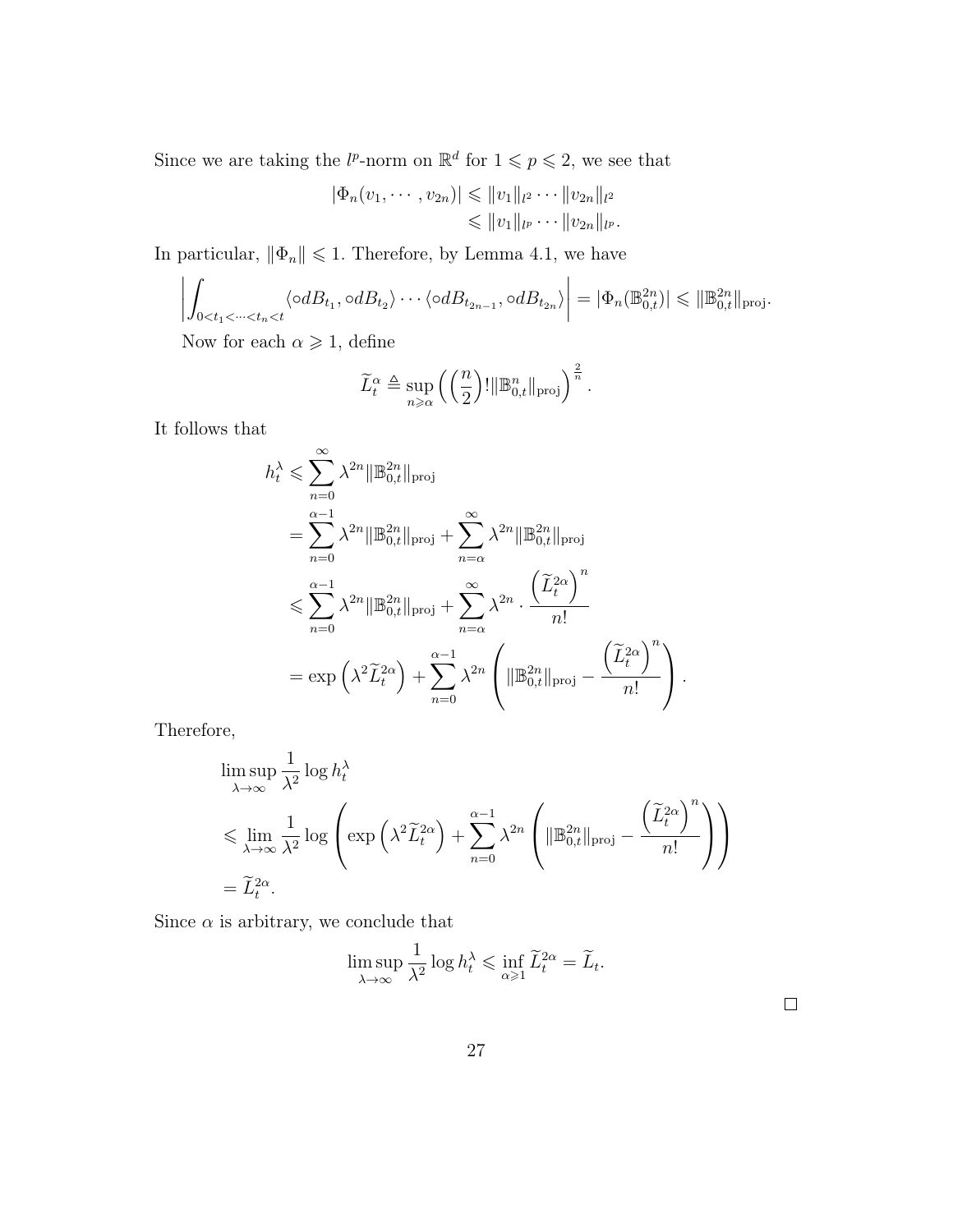The following result is the probabilistic counterpart of a lower estimate on the hyperbolic height function  $h_t^{\lambda}$ .

Lemma 4.2. For any  $0 < \mu < d-1$ , we have

$$
\mathbb{E}\left[\left(h_t^{\lambda}\right)^{-\mu}\right] \leqslant \exp\left(-\frac{\lambda^2 \mu (d-1-\mu)}{2}t\right).
$$

Proof. Note that

$$
F(dB_t) \cdot F(dB_t) = \begin{pmatrix} 0 & dB_t \\ (dB_t)^* & 0 \end{pmatrix} \cdot \begin{pmatrix} 0 & dB_t \\ (dB_t)^* & 0 \end{pmatrix} = \begin{pmatrix} I_d & 0 \\ 0 & d \end{pmatrix} dt.
$$

By the Itô-Stratonovich conversion, we have

$$
d\Gamma_t^{\lambda} = \lambda \Gamma_t^{\lambda} \cdot F(dB_t) + \frac{\lambda}{2} d\Gamma_t^{\lambda} \cdot F(dB_t)
$$
  
=  $\lambda \Gamma_t^{\lambda} \cdot F(dB_t) + \frac{\lambda^2}{2} \Gamma_t^{\lambda} (F(dB_t) \cdot F(dB_t))$   
=  $\lambda \Gamma_t^{\lambda} \cdot F(dB_t) + \frac{\lambda^2}{2} \Gamma_t^{\lambda} \begin{pmatrix} I_d & 0 \\ 0 & d \end{pmatrix} dt.$ 

Therefore

$$
dh_t^{\lambda} = d \left(\Gamma_t^{\lambda}\right)_{d+1}^{d+1}
$$
  
=  $\lambda \sum_{i=1}^d \left(\Gamma_t^{\lambda}\right)_i^{d+1} \cdot dB_t^i + \frac{\lambda^2 d}{2} h_t^{\lambda} dt.$ 

Moreover, since  $\Gamma_t^{\lambda} \in SO(d, 1)$ , we know that

$$
\sum_{i=1}^{d} \left( \left( \Gamma_t^{\lambda} \right)_i^{d+1} \right)^2 - \left( h_t^{\lambda} \right)^2 = -1,
$$

and hence

$$
dh_t^{\lambda} \cdot dh_t^{\lambda} = \lambda^2 \sum_{i=1}^d \left( \left( \Gamma_t^{\lambda} \right)_i^{d+1} \right)^2 dt = \lambda^2 \left( \left( h_t^{\lambda} \right)^2 - 1 \right) dt.
$$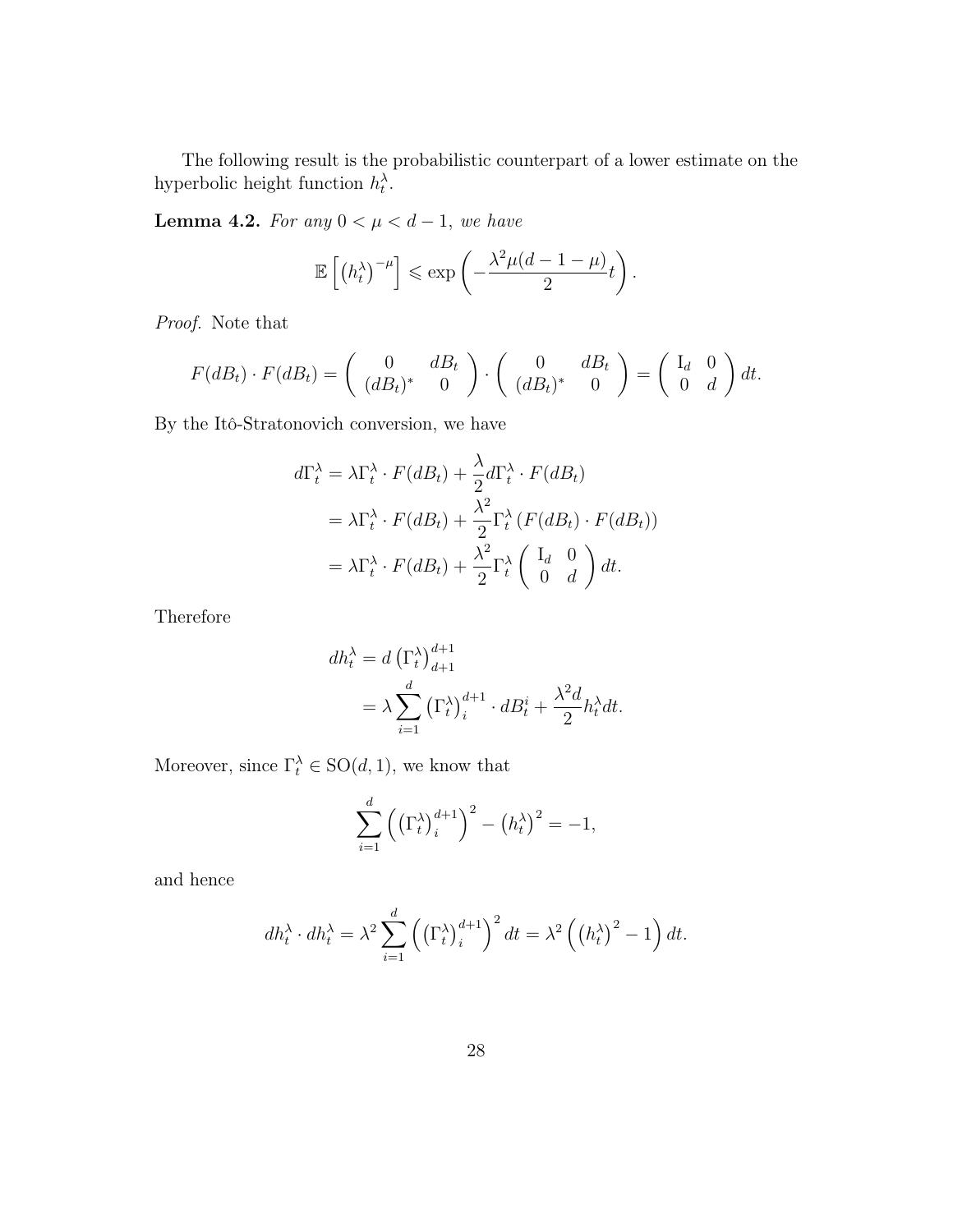According to Itô's formula,

$$
d(h_t^{\lambda})^{-\mu} = -\mu(h_t^{\lambda})^{-(\mu+1)} dh_t^{\lambda} + \frac{\mu(\mu+1)}{2} (h_t^{\lambda})^{-(\mu+2)} (dh_t^{\lambda} \cdot dh_t^{\lambda})
$$
  

$$
= -\lambda \mu(h_t^{\lambda})^{-(\mu+1)} \sum_{i=1}^d (\Gamma_t^{\lambda})_i^{d+1} dB_t^i
$$
  

$$
- \left( \frac{\lambda^2 \mu (d-1-\mu)}{2} (h_t^{\lambda})^{-\mu} + \frac{\lambda^2 \mu(\mu+1)}{2} (h_t^{\lambda})^{-(\mu+2)} \right) dt.
$$

By taking expectation and differentiating with respect to  $t$ , we obtain that

$$
\frac{d}{dt} \mathbb{E} \left[ \left( h_t^{\lambda} \right)^{-\mu} \right] = -\frac{\lambda^2 \mu (d - 1 - \mu)}{2} \mathbb{E} \left[ \left( h_t^{\lambda} \right)^{-\mu} \right] \n- \frac{\lambda^2 \mu (\mu + 1)}{2} \mathbb{E} \left[ \left( h_t^{\lambda} \right)^{-(\mu + 2)} \right] \n\leq -\frac{\lambda^2 \mu (d - 1 - \mu)}{2} \mathbb{E} \left[ \left( h_t^{\lambda} \right)^{-\mu} \right].
$$

By Gronwall's inequality, we arrive at

$$
\mathbb{E}\left[\left(h_t^{\lambda}\right)^{-\mu}\right] \leqslant \exp\left(-\frac{\lambda^2 \mu (d-1-\mu)}{2}t\right).
$$

Now we can state our main lower estimate on  $\kappa_d$ .

**Theorem 4.1.** Under the  $l^p$ -norm  $(1 \leq p \leq 2)$  on  $\mathbb{R}^d$  and the associated projective tensor norms on the tensor products, we have

$$
\kappa_d \geqslant \frac{d-1}{2}.
$$

*Proof.* Fix  $t > 0$ ,  $\lambda > 0$  and  $0 < \mu < d - 1$ . According to Lemma 4.2, for each  $K > 0$ ,

$$
\mathbb{P}\left(h_t^{\lambda} \leqslant K\right) = \mathbb{P}\left(\left(h_t^{\lambda}\right)^{-\mu} \geqslant K^{-\mu}\right)
$$
  

$$
\leqslant K^{\mu} \mathbb{E}\left[\left(h_t^{\lambda}\right)^{-\mu}\right]
$$
  

$$
\leqslant K^{\mu} \exp\left(-\frac{\lambda^2 \mu (d-1-\mu)}{2}t\right)
$$

.

 $\Box$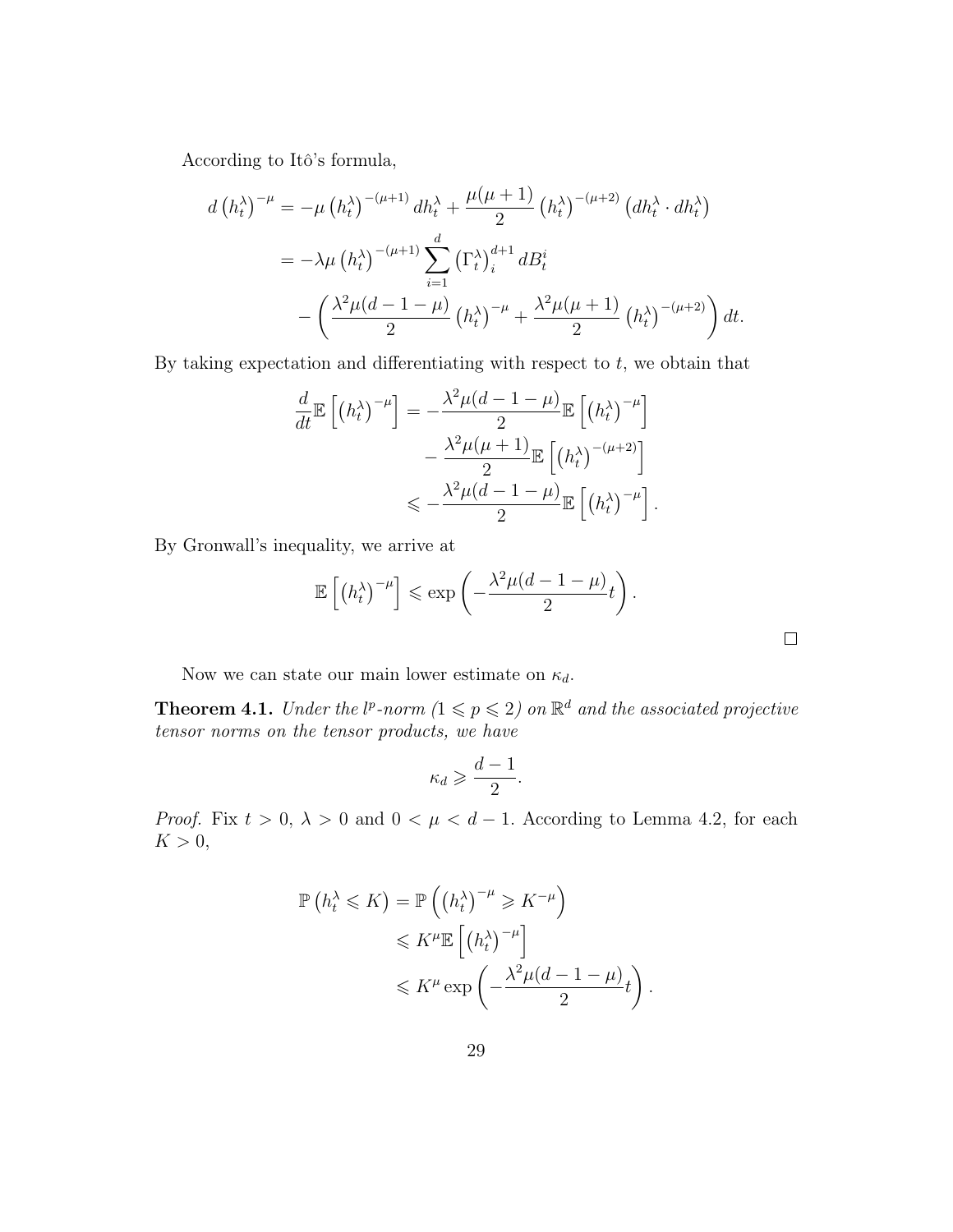Now for each  $m \geq 1$ , define  $\lambda_m \triangleq m$  and

$$
K_m \triangleq \exp\left(\frac{m^2(d-1-\mu)}{2}s\right).
$$

It follows that

$$
\mathbb{P}\left(h_t^{\lambda_m} \leqslant K_m\right) \leqslant \exp\left(-\frac{m^2\mu(d-1-\mu)}{2}(t-s)\right).
$$

In particular,  $\sum_{m=1}^{\infty} \mathbb{P}\left(h_t^{\lambda_m} \leqslant K_m\right)$  <  $\infty$ . By the Borel-Cantelli lemma, there exists a P-null set  $\mathcal{N}(s,t,\mu)$ , such that for any  $\omega \notin \mathcal{N}(s,t,\mu)$ , there exists  $M(\omega) \geq$ 1 with

$$
h_t^{\lambda_m}(\omega) > \exp\left(\frac{m^2(d-1-\mu)}{2}s\right), \quad \forall m \ge M(\omega).
$$

Therefore,

$$
\limsup_{m \to \infty} \frac{1}{m^2} \log h_t^{\lambda_m}(\omega) \geqslant \frac{d-1-\mu}{2} s.
$$

By enlarging the P-null set through rationals  $s \uparrow t$  and  $\mu \downarrow 0$ , we conclude that

$$
\limsup_{m\to\infty}\frac{1}{m^2}\log h_t^{\lambda_m}\geqslant \frac{d-1}{2}t
$$

for almost surely.

Finally, according to Proposition 4.1, we obtain that

$$
\kappa_d = \frac{\widetilde{L}_t}{t} \geqslant \frac{d-1}{2}
$$

.

 $\Box$ 

### 5 Applications to the Brownian rough path

We present a few interesting consequences of the lower estimate on  $\kappa_d$  given in Theorem 4.1.

Let us consider the d-dimensional Brownian motion  $B_t$  on [0, 1]. Recall that with probability one,  $B_t$  has a canonical lifting  $\mathbf{B}_t$  as geometric p-rough path for  $2 < p < 3$ . As a process on  $G^2(\mathbb{R}^d)$ , the Brownian rough path  $\mathbf{B}_t$  is canonically defined and it is independent of the choice of tensor norms on  $(\mathbb{R}^d)^{\otimes 2}$ .

**Corollary 5.1.** For almost every  $\omega$ , the path  $t \mapsto B_t(\omega)$  is tree-reduced.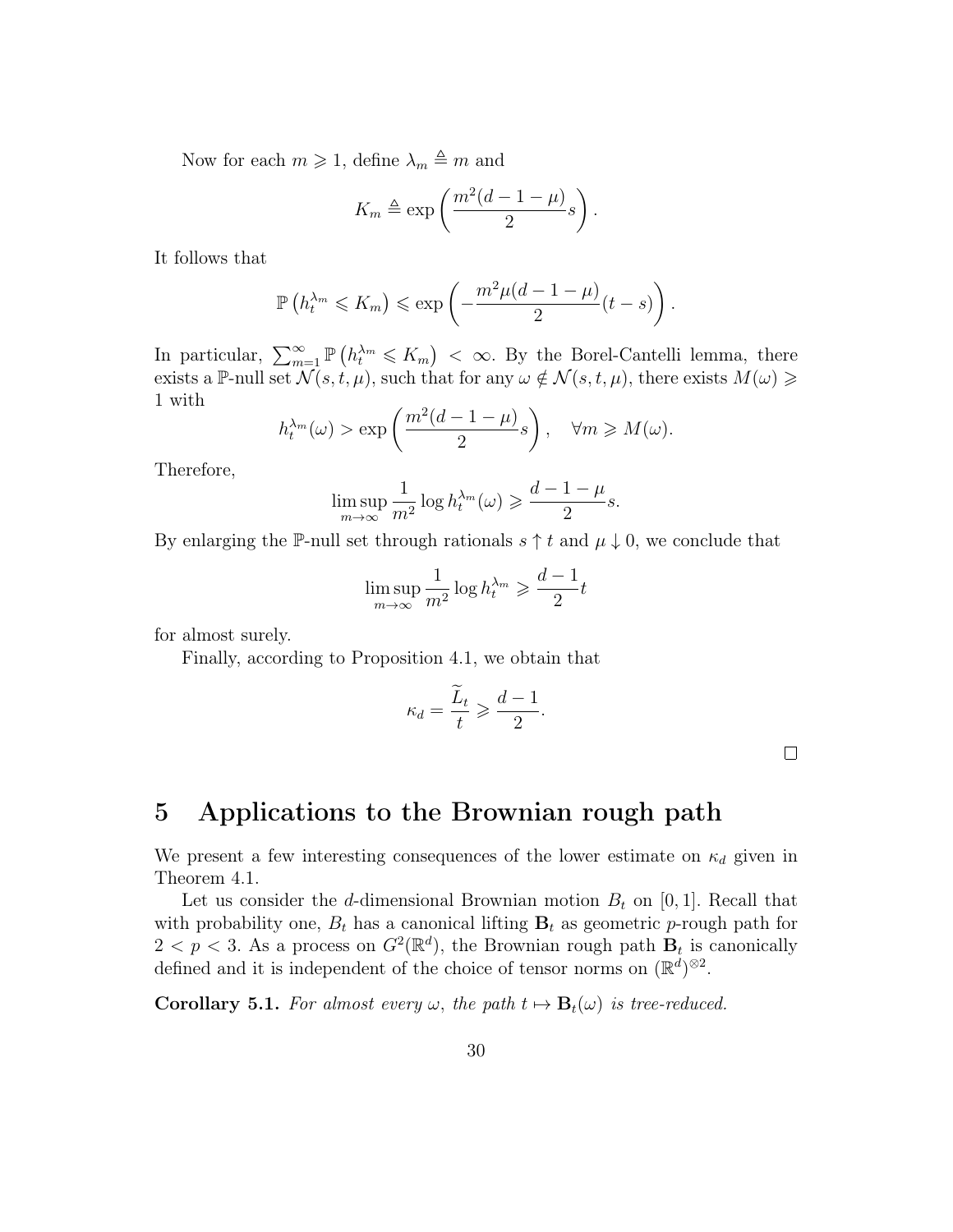Proof. Let the tensor products be equipped with the projective tensor norms associated with the  $l^2$ -norm on  $\mathbb{R}^d$ . From Proposition 3.3, for every  $\omega$  outside some P-null set  $\mathcal{N}$ ,

$$
\widetilde{L}_{s,t}(\omega) = \kappa_d(t-s) \quad \forall s < t
$$

In addition, from Theorem 4.1 we know that the constant  $\kappa_d$  is strictly positive. Therefore, for every  $\omega \notin \mathcal{N}$ ,  $\mathbf{B}(\omega)$  cannot have any tree-like pieces, otherwise  $L_{s,t}(\omega) = 0$  for some  $s < t$  which is a contradiction.  $\Box$ 

From Corollary 5.1, we know that for any two  $\omega_1, \omega_2$  outside some P-null set,  $\mathbf{B}(\omega_1)$  and  $\mathbf{B}(\omega_2)$  have the same signature if and only if they differ from each other by a reparametrization. In other words, with probability one the Brownian rough path is uniquely determined by its signature up to reparametrization. This result was first proved by Le Jan and Qian [12] (see also [2]).

We can actually obtain the following stronger uniqueness result which is not implied by the work in the literature.

**Corollary 5.2.** There exists a  $\mathbb{P}\text{-null set } \mathcal{N}$ , such that for any two distinct  $\omega_1, \omega_2 \notin$  $\mathcal{N}, \mathbf{B}(\omega_1)$  and  $\mathbf{B}(\omega_2)$  cannot be equal up to a reparametrization. In particular, with probability one, the Brownian rough path is uniquely determined by its signature.

*Proof.* We follow the same notation as in the proof of Corollary 5.1. Given two distinct  $\omega_1, \omega_2 \notin \mathcal{N}$ , suppose that

$$
\mathbf{B}_t(\omega_2) = \mathbf{B}_{\sigma(t)}(\omega_1), \quad 0 \leqslant t \leqslant 1,
$$

for some reparametrization  $\sigma : [0,1] \to [0,1]$ . Then we have

$$
\widetilde{L}_{0,\sigma(t)}(\omega_1) = \kappa_d \sigma(t)
$$

and

$$
\widetilde{L}_{0,t}(\omega_2) = \kappa_d t.
$$

But from assumption we know that  $\widetilde{L}_{0,\sigma(t)}(\omega_1) = \widetilde{L}_{0,t}(\omega_2)$ . Therefore, we must have  $\sigma(t) = t$  and hence  $\mathbf{B}(\omega_1) = \mathbf{B}(\omega_2)$ . have  $\sigma(t) = t$  and hence  $\mathbf{B}(\omega_1) = \mathbf{B}(\omega_2)$ .

Finally, we also have the following useful consequence.

Corollary 5.3. With probability one, Brownian rough path together with its parametrization can be recovered from its signature.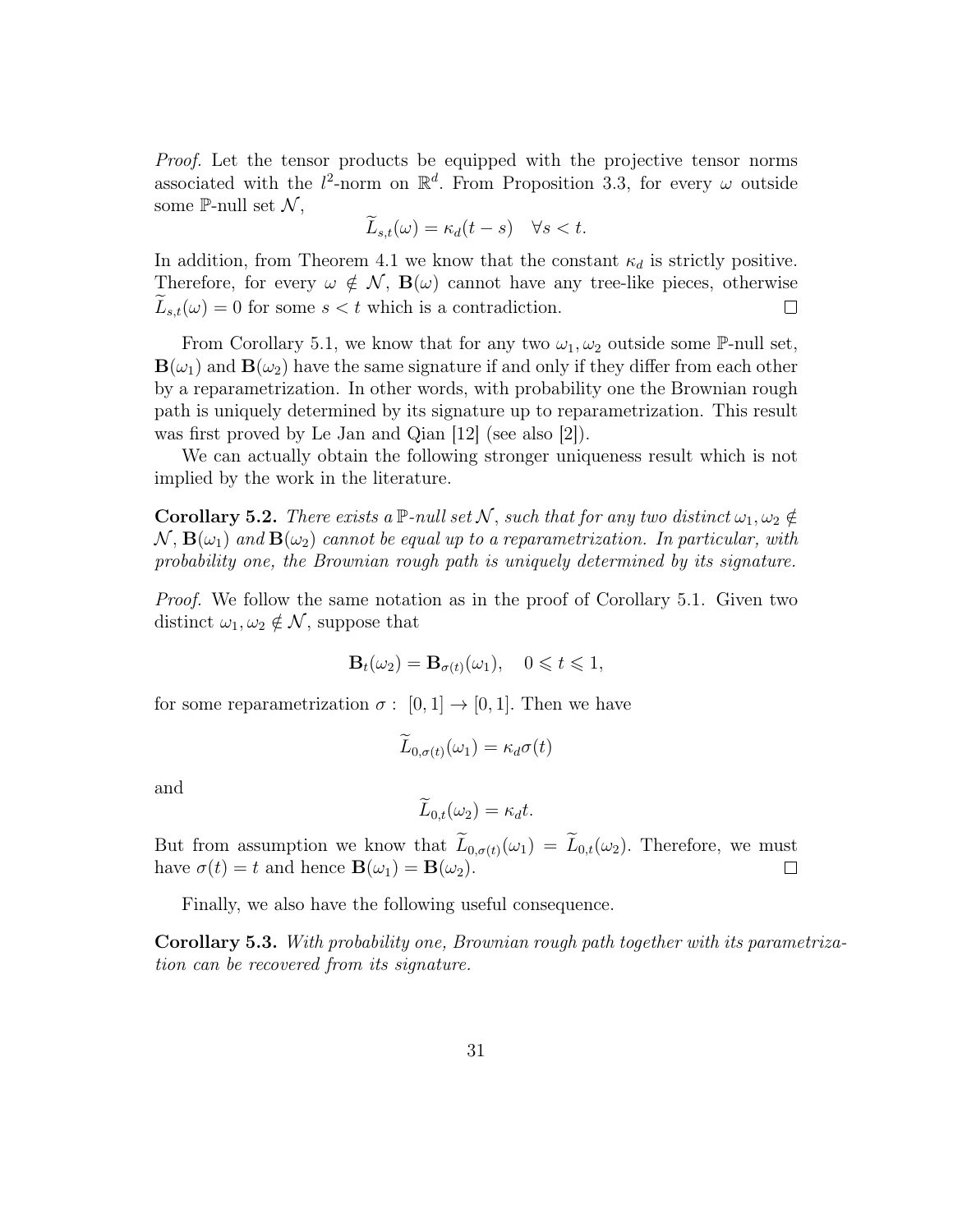*Proof.* We know from [2], [12] that for every  $\omega$  outside some P-null set, the equivalence class  $[\mathbf{B}(\omega)]$  (i.e.  $\mathbf{B}(\omega)$  modulo reparametrization defined in the sense of [2], Section 5.3) can be recovered from its signature. Pick an arbitrary representative  $(\mathbf{X}_t)_{0\leq t\leq 1} \in [\mathbf{B}(\omega)].$  Then

$$
\mathbf{X}_t = \mathbf{B}_{\sigma(t)}(\omega), \quad 0 \leqslant t \leqslant 1,
$$

for some unique reparametrization  $\sigma$  that we want to figure out. According to Proposition 3.3 and Theorem 4.1, we have

$$
\sigma(t) = \frac{1}{\kappa_d} \limsup_{n \to \infty} \left( \left( \frac{n}{2} \right)! \|\mathbb{X}_{0,t}^n\|_{\text{proj}} \right)^{\frac{2}{n}},
$$

where we again choose the projective tensor norms on the tensor products associated with the  $l^2$ -norm on  $\mathbb{R}^d$ . The underlying path  $\mathbf{B}(\omega)$  is then given by

$$
\mathbf{B}_t(\omega) = \mathbf{X}_{\sigma^{-1}(t)}, \quad 0 \leqslant t \leqslant 1.
$$

 $\Box$ 

Another way of understanding the previous result is the following. Since  $[\mathbf{B}(\omega)]$ can be recovered from its signature, we know that the image of the signature path  $\mathbb{B}(\omega)$  can be recovered from its endpoint. For every  $\xi = (1, \xi_1, \xi_2, \dots) \in \text{Im}(\mathbb{B}(\omega)),$ we then have

$$
\mathbf{B}_{\|\xi\|/\kappa_d}(\omega) = \pi^{(2)}(\xi),
$$

where

$$
\|\xi\| \triangleq \limsup_{n \to \infty} \left( \left( \frac{n}{2} \right)! \|\xi_n\|_{\text{proj}} \right)^{\frac{2}{n}}
$$

and  $\pi^{(2)}$ :  $T((\mathbb{R}^d)) \to T^{(2)}((\mathbb{R}^d))$  is the canonical projection map.

### 6 Further remarks and related problems

In Theorem 1.1, we considered the tail asymptotics of the Brownian signature defined in terms of iterated Stratonovich's integrals. Stratonovich's integrals arise naturally when we study Brownian motion from the rough path point of view. On the other hand, one could ask a similar question for Itô's iterated integrals. Indeed, if we define

$$
\widehat{L}_{s,t} \triangleq \limsup_{n \to \infty} \left( \left( \frac{n}{2} \right)! \left\| \int_{s < u_1 < \dots < u_n < t} d B_{u_1} \otimes \dots \otimes d B_{u_n} \right\|_{l^1} \right)^{\frac{2}{n}}
$$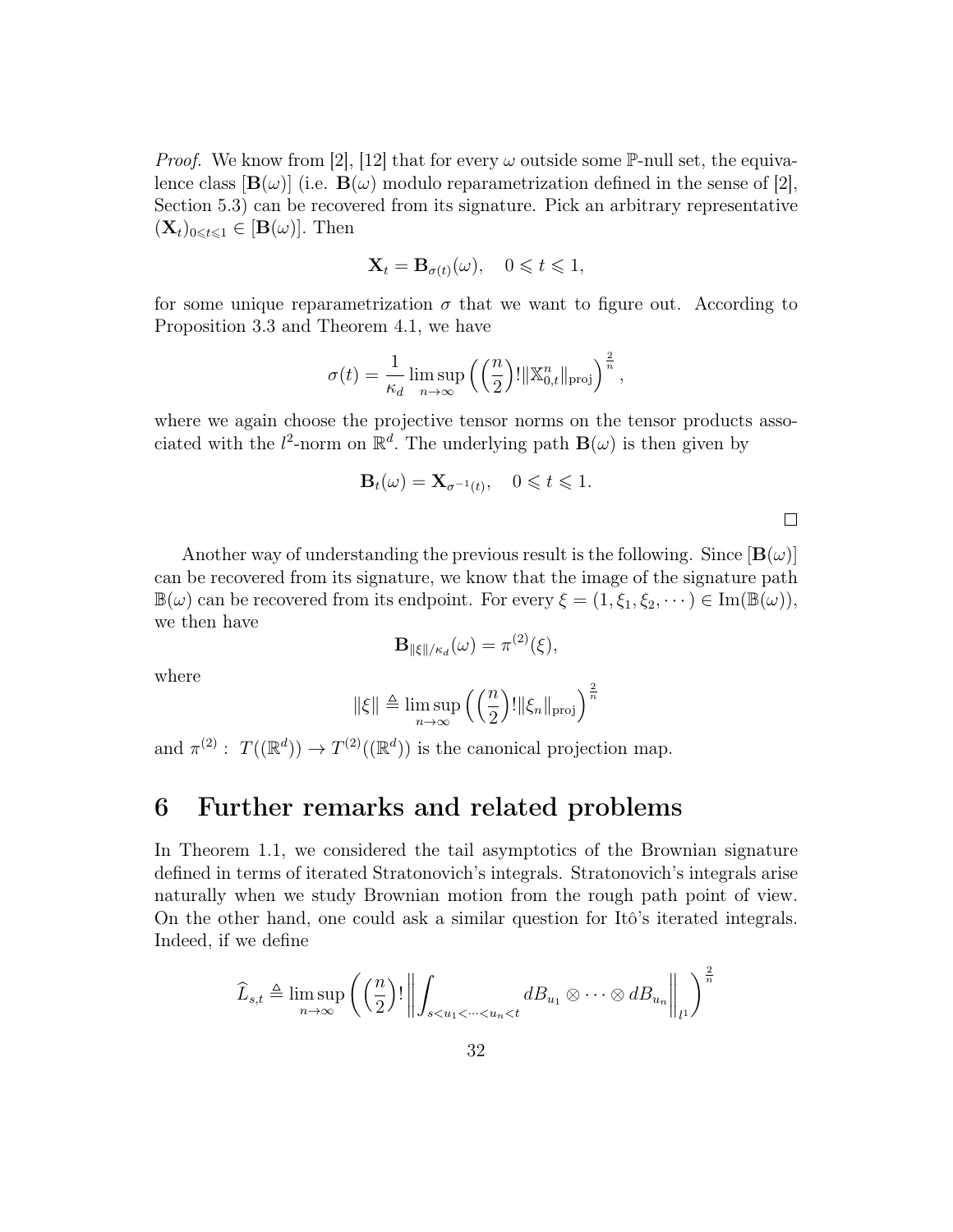where the iterated integrals are defined in the sense of Itô and the tensor products are equipped with the  $l^1$ -norm, then by a similar type of arguments, one can show that

$$
\frac{d(t-s)}{2} \leq \widehat{L}_{s,t} \leq \frac{d^2(t-s)}{2} \tag{6.1}
$$

for almost surely. Since the lifting of Brownian motion in  $It\delta$ 's sense is not a geometric rough path, uniqueness of signature result does not apply and the intrinsic meaning of the quantity  $L_{s,t}$  is unclear. The proof of (6.1) will not be included here since it is essentially parallel to the Stratonovich case.

Our main result of Theorem 1.1 gives rise to many interesting and related problems in the probabilistic context.

(1) The first interesting and immediate question one could come up with is the exact value of  $\kappa_d$  and its probabilistic meaning. In view of the length conjecture (1.2) and Theorem 1.1, if we consider the projective tensor norms on the tensor products induced by the Euclidean norm on  $\mathbb{R}^d$ , it is quite natural to expect that,  $\kappa_d$  would have a meaning related to certain kind of quadratic variation for the Brownian rough path. It also seems that there are rooms for improving the upper estimate for  $\kappa_d$ . The point is that in the proof of Lemma 3.1, if we shuffle an arbitrary long word  $\{i_1, \dots, i_n\}$  over  $\{1, \dots, d\}$  with itself, the chance of hitting a nonzero coefficient in the 2n-degree component of the Brownian expected signature is quite small. But to make the analysis precise, some hard combinatorics argument for the shuffle product structure might be involved.

(2) If  $\kappa_d$  is related to certain kind of quadratic variation for the Brownian motion, it is reasonable to expect that our main result and corollaries apply to diffusions or even general continuous semimartingales, though there is no reason to believe that in this case the corresponding  $\tilde{L}_{s,t}$  will still be deterministic. For Gaussian processes, it is even not clear that any analogous version of  $L_{s,t}$  would be meaningful since for instance we know that

$$
\lim_{n\to\infty}\sum_{i=1}^n|B_{\frac{i}{n}}-B_{\frac{i-1}{n}}|^p=0\ \ \text{or}\ \ \infty
$$

in probability for a fractional Brownian motion with Hurst parameter  $H \in (0, 1)$ , according to whether  $pH > 1$  or  $pH < 1$ .

(3) There is a quite subtle point in the discussion of Section 6. With probability one, the lifting map  $\omega \mapsto \mathbf{B}(\omega)$  is canonically well-defined. Therefore, although Corollary 5.3 (the uniqueness result) is stated at the level of the Brownian rough path, by projection to degree one, it also holds at the level of sample paths.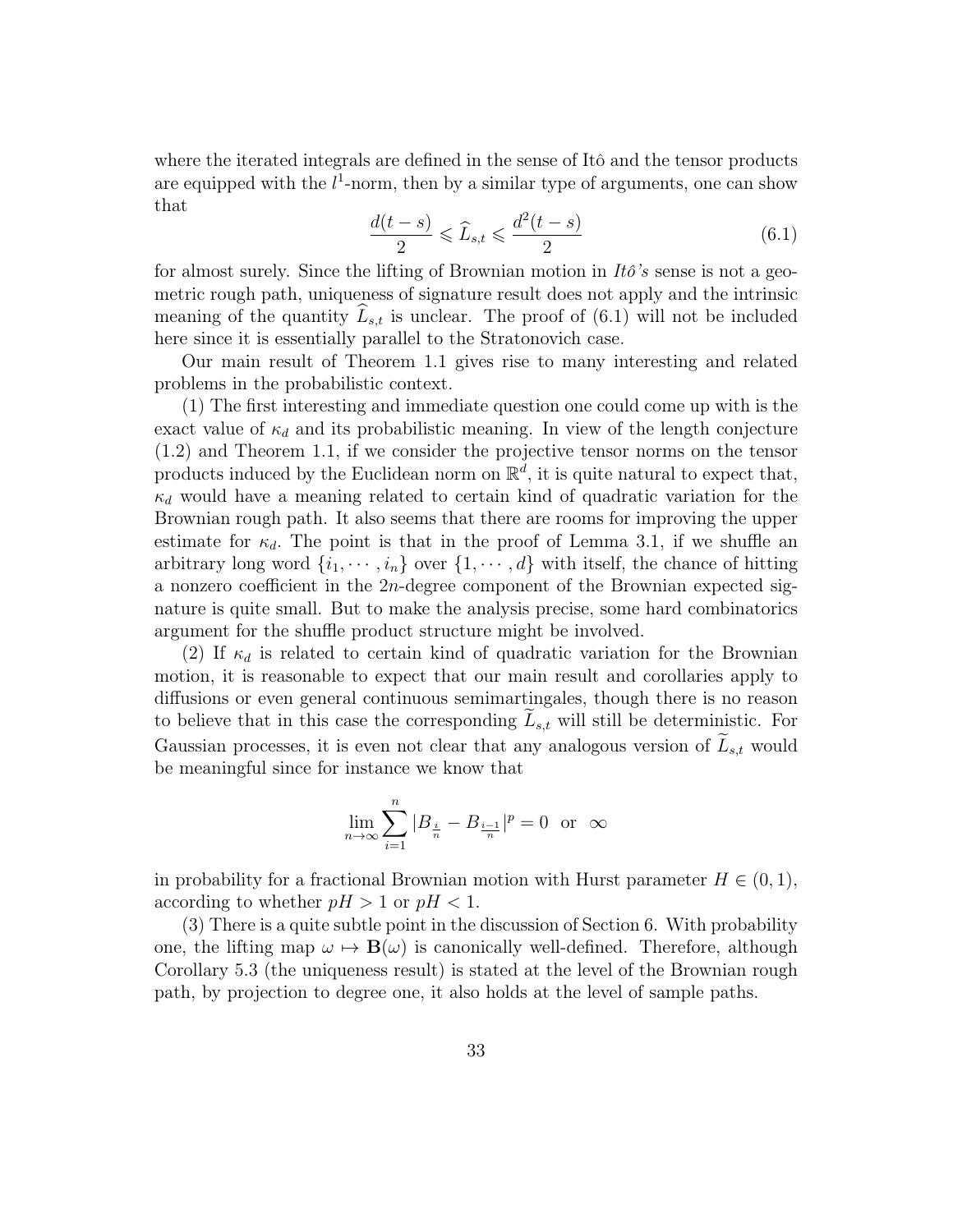However, it is not at all clear if the first part of Corollary 5.2 is true at the level of Brownian sample paths. More precisely, to our best knowledge, a solution to the following classical question for Brownian motion is not known (at least not to us yet): does there exist a  $\mathbb{P}\text{-null}$  set N, such that no two sample paths outside  $\mathcal N$  can be equal up to a non-trivial reparametrization? This question is stated for Brownian sample paths and has nothing to do with the lifting of Brownian motion to rough paths.

It is a subtle point that the result of Corollary 5.2 does not yield an affirmative answer easily to the above question. Indeed, if one wants to apply Corollary 5.2, a missing point is whether the lifting operation and the reparametrization operation are commutative outside some universal P-null set. In other words, it is not known if there exists a P-null set N, such that one could define a lifting map  $\omega \mapsto \mathbf{B}(\omega)$ for all  $\omega \notin \mathcal{N}$ , which satisfies

$$
\mathbf{B}_{\cdot}(\omega_{\sigma})=\mathbf{B}_{\sigma(\cdot)}(\omega)
$$

for all reparametrizations  $\sigma : [0,1] \to [0,1]$ . When defining the almost sure lifting of Brownian motion, the P-null set comes with the given choice of approximation. It is quite subtle (and could be false) to see if the P-null set can be chosen in a universal way.

### References

- [1] G. Ben Arous, Flots et series de Taylor stochastiques, Probab. Theory Related Fields 81 29–77, 1989.
- [2] H. Boedihardjo and X. Geng, The uniqueness of signature problem in the non-Markov setting, Stochastic Process. Appl. 125 (12): 4674–4701, 2015.
- [3] H. Boedihardjo, X. Geng, T. Lyons and D. Yang, The signature of a rough path: Uniqueness, Adv. Math. 293: 720-737, 2016.
- [4] J.W. Cannon, W.J. Floyd, R. Kenyon and W.R. Parry, hyperbolic geometry, in Flavors of Geometry, Math. Sci. Res. Inst. Publ. 31: 59–115, Cambridge University Press, Cambridge, 1997.
- [5] M. Caruana, T. Lévy and T. Lyons, Differential equations driven by rough paths, Springer, 2007.